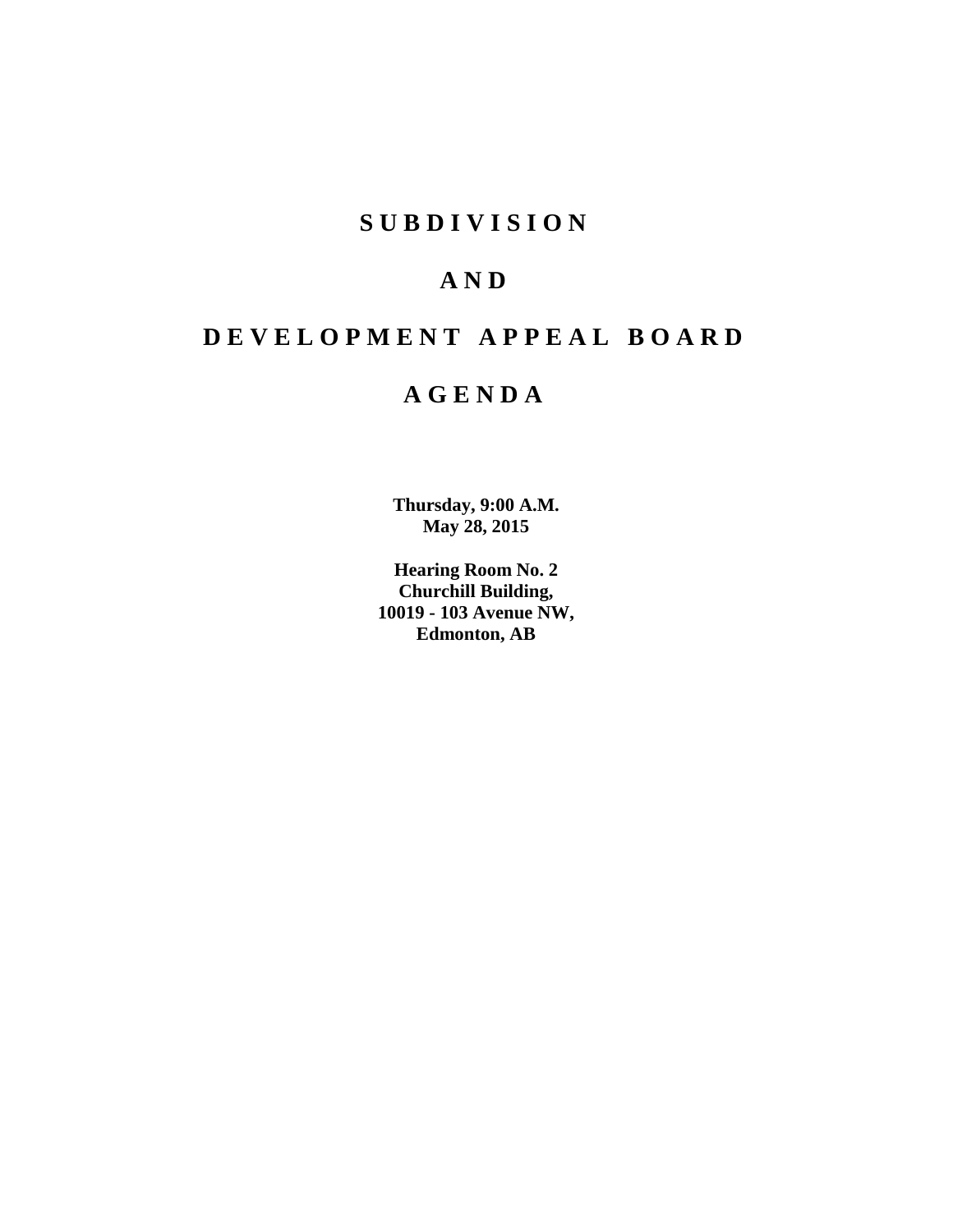## **SUBDIVISION AND DEVELOPMENT APPEAL BOARD HEARING ROOM NO. 2**

| Ι. | 9:00 A.M.    | SDAB-D-15-104   | Construct exterior alterations to an existing<br>Single Detached House, existing without<br>permits (front paved area, 3.20m x 8.05m)  |
|----|--------------|-----------------|----------------------------------------------------------------------------------------------------------------------------------------|
|    |              |                 | 6040 - 106 Street NW<br>Project No.: 163482172-002                                                                                     |
| H  | $10:30$ A.M. | $SDAB-D-15-105$ | Construct exterior alterations (front parking pad,<br>3.04m x 9.75m) to an existing Single Detached<br>House, existing without permits |
|    |              |                 | 16311 - 98 Street NW<br>Project No.: 154014087-002                                                                                     |
|    |              |                 | LUNCH BREAK: 11:45 A.M. TO 12:45 P.M.                                                                                                  |
| Ш  | 12:45 P.M.   | SDAB-D-15-106   | Construct an addition to a Single Detached<br>House (sunroom 3.6m x 7.1m, existing without<br>permits)                                 |
|    |              |                 | 15438 - 98 Street NW<br>Project No.: 169912743-001                                                                                     |
|    |              |                 |                                                                                                                                        |

*refer to the authority under the Edmonton Zoning Bylaw 12800.*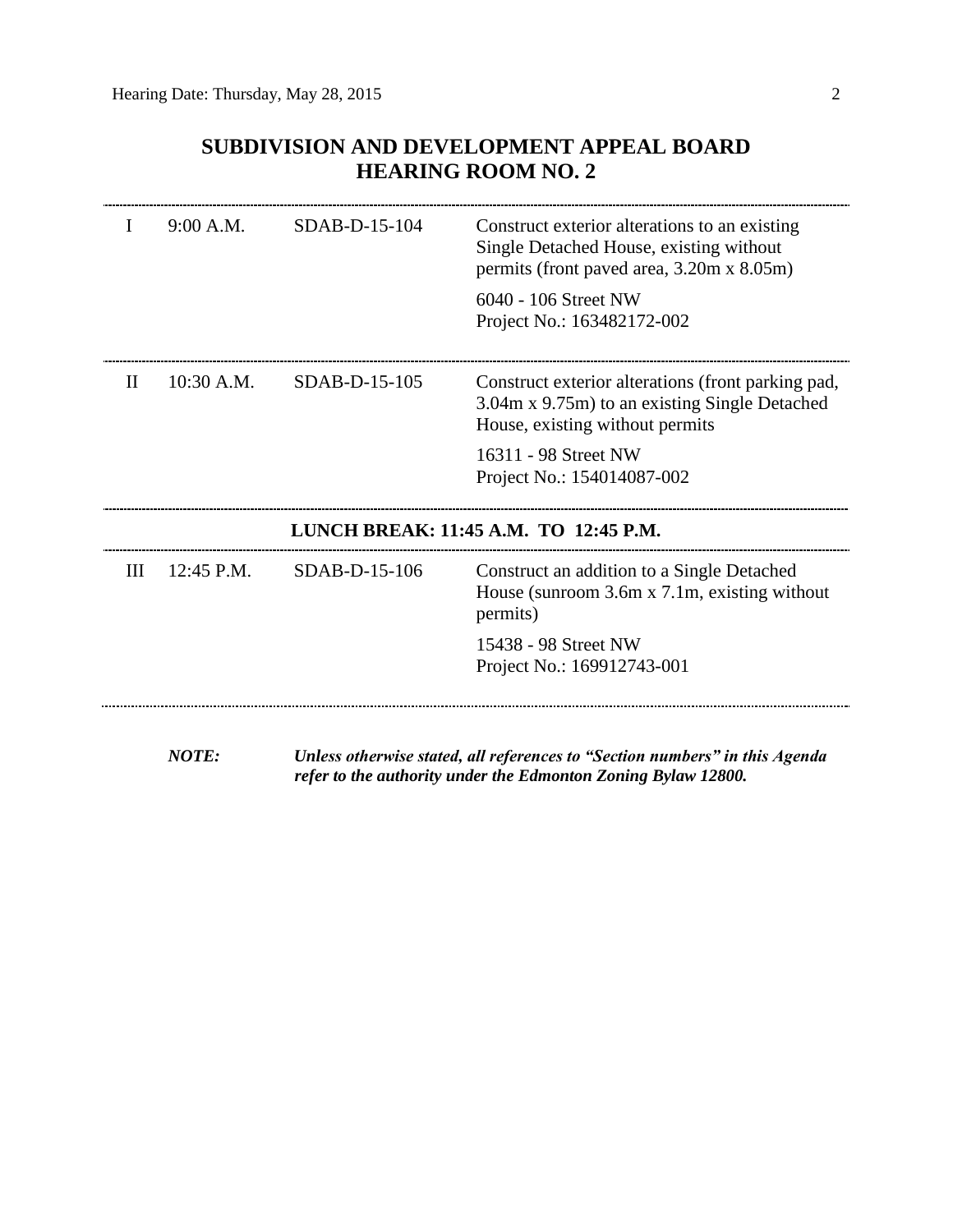## **ITEM I: 9:00 A.M. FILE: SDAB-D-15-104**

## AN APPEAL FROM THE DECISION OF THE DEVELOPMENT OFFICER

| <b>APPLICATION NO.:</b>                              | 163482172-002                                                                                                                                    |
|------------------------------------------------------|--------------------------------------------------------------------------------------------------------------------------------------------------|
| <b>APPLICATION TO:</b><br>DECISION OF THE            | Construct exterior alterations to an<br>existing Single Detached House,<br>existing without permits (front paved<br>area, $3.20m \times 8.05m$ ) |
| DEVELOPMENT AUTHORITY:                               | Refused                                                                                                                                          |
| <b>DECISION DATE:</b>                                | April 16, 2015                                                                                                                                   |
| <b>DATE OF APPEAL:</b>                               | April 29, 2015                                                                                                                                   |
| <b>MUNICIPAL DESCRIPTION</b><br>OF SUBJECT PROPERTY: | $6040 - 106$ Street NW                                                                                                                           |
| <b>LEGAL DESCRIPTION:</b>                            | Plan 2814HW Blk 31 Lot 5                                                                                                                         |
| ZONE:                                                | RF1 Single Detached Residential Zone                                                                                                             |
| <b>OVERLAY:</b>                                      | Mature Neighbourhood Overlay                                                                                                                     |
| <b>STATUTORY PLAN:</b>                               | N/A                                                                                                                                              |
|                                                      |                                                                                                                                                  |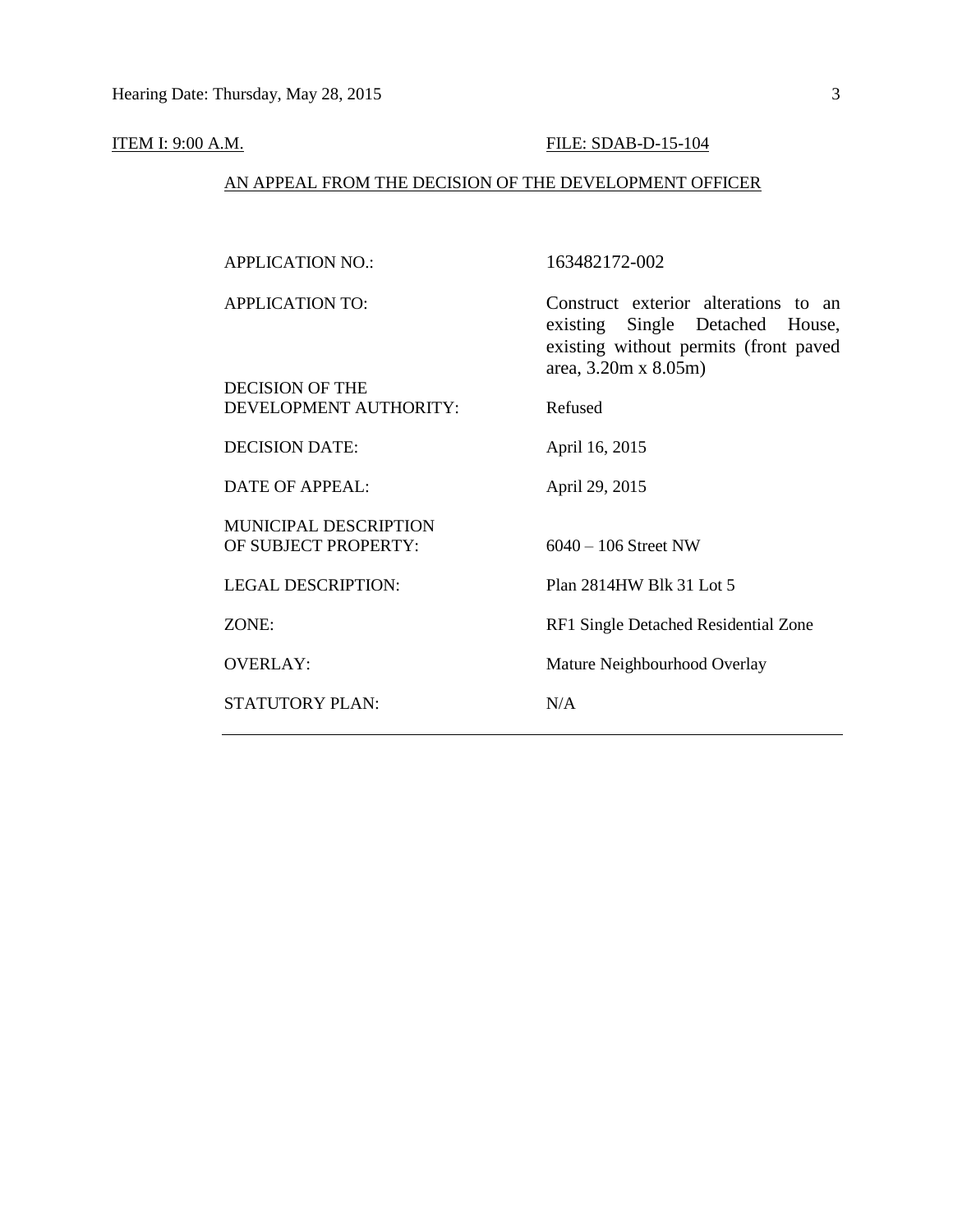#### DEVELOPMENT OFFICER'S DECISION

REFUSED - The proposed development is refused for the following reasons:

1. Section 6.1(26): Driveway means an area that provides access for vehicles from a public or private roadway to a Garage or Parking Area

The front yard of this property used for parking, does NOT lead to an overhead garage door or parking area. (Section 6.1(26)).

2. Section 814.3(10): Regardless of whether a Site has existing vehicular access from the front or flanking public roadway, there shall be no such access where an abutting Lane exists, and fewer than 50% of principal Dwellings on the blockface have vehicular access from the front or flanking roadway.

Front access garage/driveways are not allowed under the Mature Neighbourhood Overlay. Where a rear lane exists, all vehicular access must be from the lane.

3. Section 55.4(1): All open space including Front Yards, Rear Yards, Side Yards and Yards, at grade Amenity Areas, Private Outdoor Amenity Areas, Setback areas and Separation Spaces shall be landscaped with trees, shrubs, flower beds, grass, ground cover or suitable decorative hardsurfacing.

The front yard of this property is being used for parking. Based on the landscaping regulations, front yards/front setbacks must be landscaped. (Section 55.4(1)) (Section 6.1(55))

4. Section 54.2(2(e)): Except as otherwise provided for in this Bylaw, parking spaces, not including Driveways, that are required in accordance with the minimum standards of this Bylaw shall be located in accordance with the following: parking spaces shall not be located within a Front Yard.

Due to the roll face curb, the hardsurfaced front yard of this property is being used for illegal parking. This area should be landscaped and parking is also not allowed within these yards.

5. Section 11.3(1): Given the above observations, the proposed development would unduly interfere with the amenities of the neighbourhood, or materially interfere with or affect the use, enjoyment or value of neighbouring properties in the opinion of the Development Officer.

The parking spot on the front yard is unsightly. The entire front yard must be landscaped. Parking on areas that should be landscaped also takes away from desirable curb appeal.

6. Section 44(6): A Parking Area when comprised of parking spaces required under this Bylaw, provided that no Parking Area in any Zone shall be located within the Front Yard. This shall not prohibit the use of a Front Yard for Driveways.

Parking on the front yard of this property does not lead to a garage or parking area, therefore it is not a driveway. Parking on the front yard is prohibited other than provision of driveways.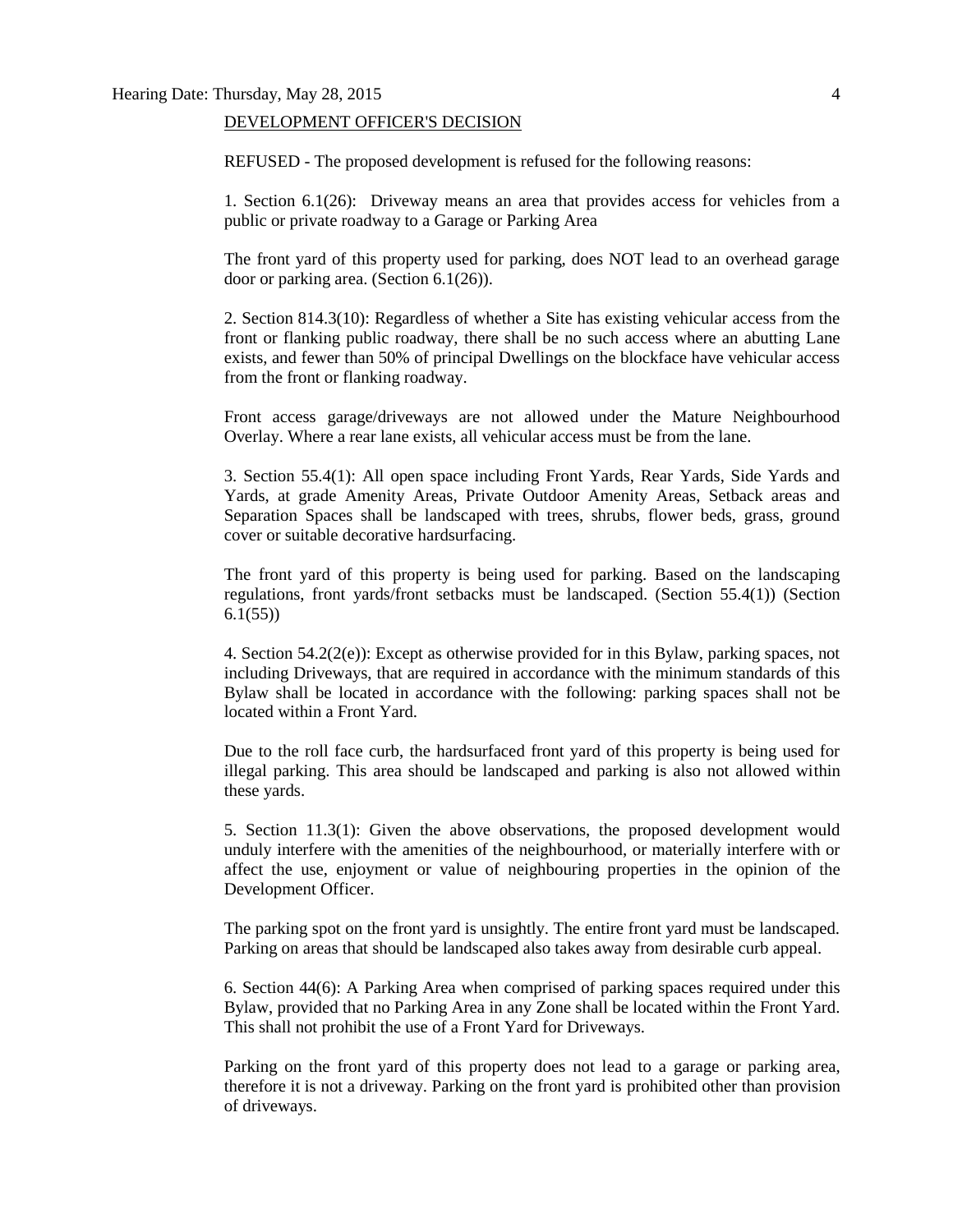#### NOTES:

This Development Permit application "To construct exterior alterations to an existing Single Detached House, existing without permits (front paved area, 3.20m x 8.05m)" originated as a Development Compliance Complaint.

Site inspection photos show illegal parking on the front yard of the property, existing without permits.

Section 17.1(1)(a) When an application for a Development Permit has been approved by the Development Officer, the Development Permit shall not be valid unless and until any conditions of approval, except those of a continuing nature, have been fulfilled. The development permit condition attached to Development Permit #156108830-002 for the Secondary Suite approval has not been fufilled:

- "According to 54.2 (2)(e)(i) parking spaces shall not be located within a Front Yard. There shall be no parking on this property in the front yard. "

Sufficient on-site parking is provided through the provision of a rear detached garage and additional parking spaces in the rear yard, parking on the front yard creates negative impact to the site and the surrounding neighbourhood.

This sort of driveway extension is not characteristic of the neighbourhood, nor allowed in the City of Edmonton.

Unless otherwise stated, all above references to section numbers refer to the authority under the Edmonton Zoning Bylaw 12800.

#### APPELLANT'S SUBMISSION

This side/front parking lot is located on owner premise property and this development permit refusal is impacting owner's right of using a front/side parking lot.

It is an heritage existing front/side house parking without permit since 1951 (more than 60 years existing) or before the construction of the sidewalk and afterward 'due to front roll face curb' provided by The City of Edmonton property side during sidewalk construction estimate around 1951 when Edmonton City zone Bylaw front parking lot was allowing the use of house front parking lot at that time. It is clear that this dwelling family house got a vested right since 1951 due to existing sidewalk curb on Edmonton City property side and Edm. City not showing adequate Bylaw when this house was built.

Reasons for appeal of Development Officer Refusal decision:

Let's take each reason for refusal from City of Edmonton Development Officer document with project# 163482172-002 and check when this Bylaw 12800 code or sub-section was applied and add a comment to the refusal.

1. From page 2 of 3 #1. Section 6.1(26) is referring to Bylaw 15634 from Sept. 26, 2011. Because of vested right and before the creation of this Bylaw code it doesn't apply.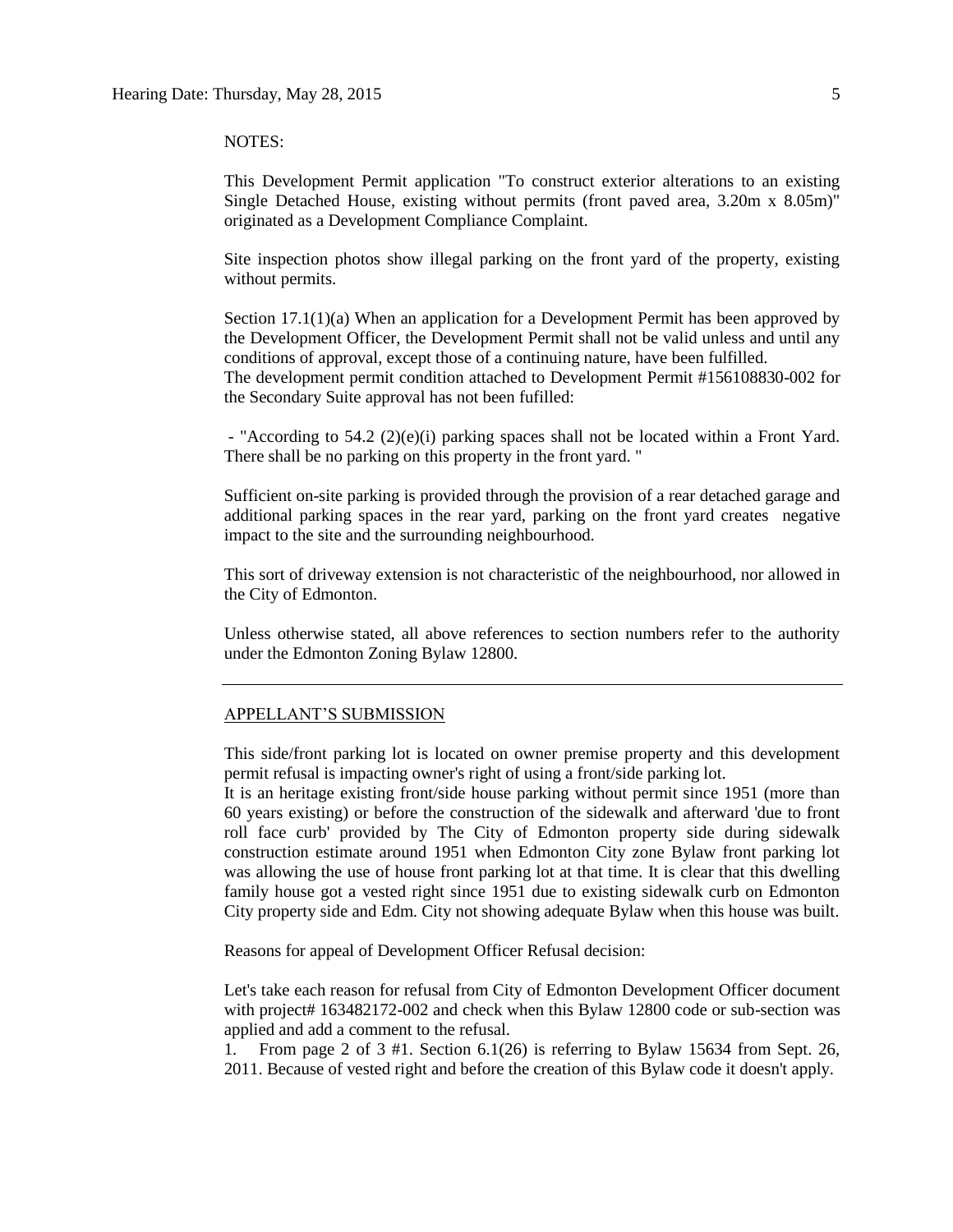2. From page 2 of 3 #2. Section 814.3(10) is referring to Bylaw 15271 from March 18, 2013. Because of vested right and before the creation of this Bylaw code it doesn't apply.

3. From page 2 of 3 # 3. Section 55.4(1) is referring to Bylaw 15735 from June 20, 2011. Because of vested right and before the creation of this Bylaw code it doesn't apply. This parking lot is not completely in front but on the front/side of this house.

4. From page 2 of  $3 \# 3$ . Section  $54.2(2(e))$  is referring to Bylaw 15735 from June 20, 2011. Because of vested right and before the creation of this Bylaw code it doesn't apply. Roll face curb is located on City of Edmonton premise since 1951 and the construction of this sidewalk is their responsibility, and it is showing that the City of Edmonton has allowed parking lot in front of this house since 1951.

5. From page 2 of 3 #3. Section 11.3(1) is referring to Bylaw 13117 from June 8, 2002. Because of vested right and before the creation of this Bylaw code it doesn't apply. There is many existing parking lots completely in front (located not on the front/side of the house) of the house locating at door #6060 106 Street (built in 1954), at door #6064 (built in 1952), at door #6016 (built in 1971) and I believe it doesn't unduly interfere with the amenities of the neighborhood or it value because the City of Edmonton granted a permit for front parking lot used. On the contrary a front parking lot is making faster access to this house (because it is only 28 feet away) to reach the front house door especially during winter for handicapped people (my spouse and owner is getting arthritic problem and it is better to use the front access for her conditions), and this front/side parking is adding value to the neighborhood and this house by an estimation of \$20,000. Because it is not completely in front but on the front/side of the house it is allowing the front house to be landscaped with nice trees (see picture attach). We have shown that removing this front/side parking lot will reduce the value of this house and the existing front/side parking has really minor impact on the neighborhood.

6. From page 2 of  $3 \# 3$ . Section 44(6) is referring to Bylaw 15735 from June 20,2011 and Bylaw 15634 from September 26, 2011. Because of vested right and before the creation of this Bylaw code it doesn't apply. The City of Edmonton with roll face curb access has allowed front yard parking located at the following address 6064 106 street Edmonton, AB T6H 217.

7. Refer to page 2 of 3 showing notes section at the bottom of Development Officer document, project# 163482172-002, Section 17.1(1)(a): The development permit #156108830-002 condition has been fulfilled because the front door and side/front parking is only used for family dwelling purpose (28 feet away allowing access to front door). Independent entrance of secondary suite is located on the back side yard of the house (back parking lot at 75 feet is closer to reach the back door access). The remark of the City of Edmonton representative is creating confusion in the way they want to promote their point by associating this front/side parking lot to the secondary suite while access is in the back yard through one independent door.

**To conclude:** The Development Appeal Board for the City of Edmonton shall accept this Development permit for many reasons:

 This front/side parking lot is existing since 1951 and it is a family dwelling vested right when front parking lot access was granted by the City of Edmonton at that time.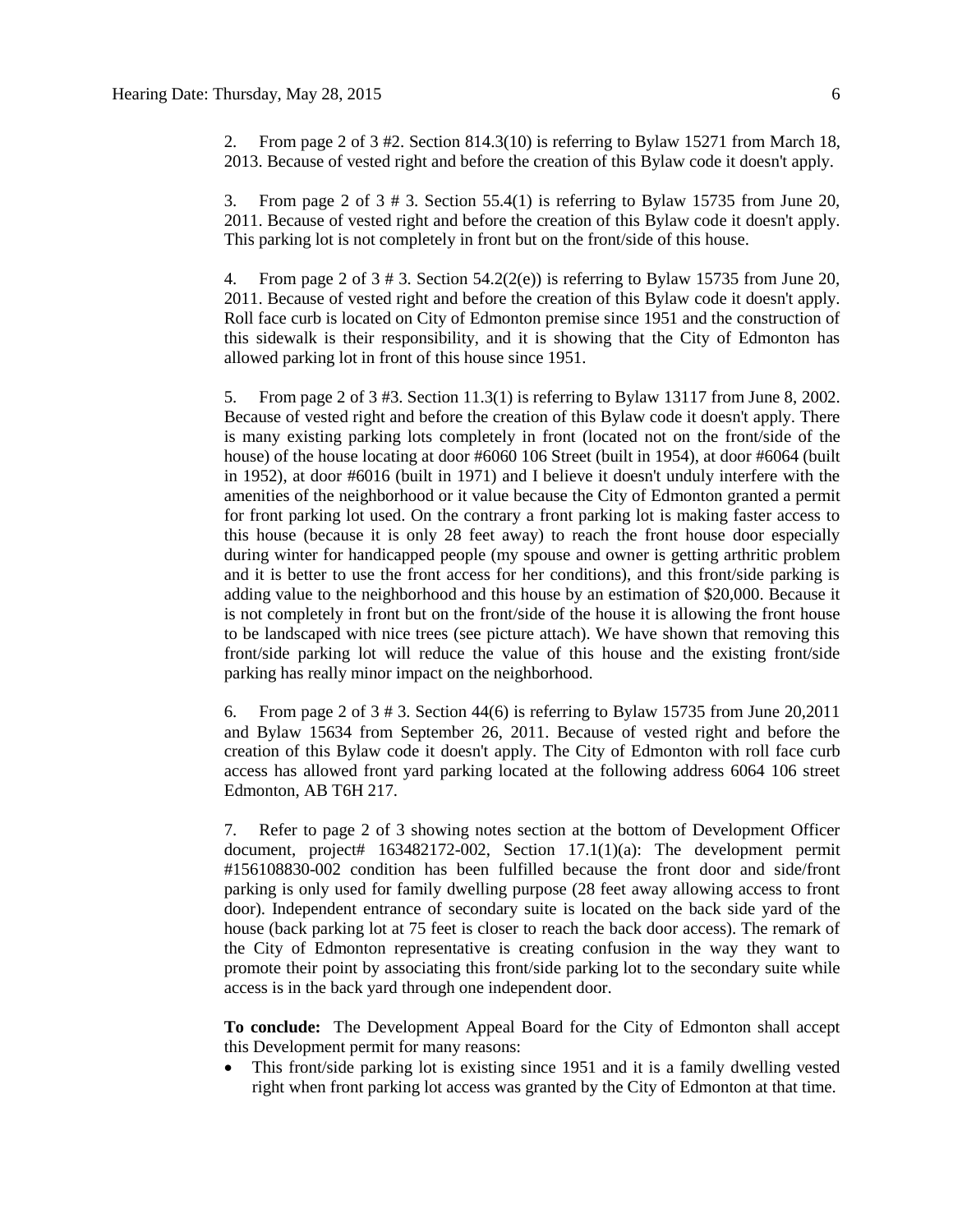- The City of Edmonton has provided a roll face curb access on their premise since 1951.
- This document is also showing 3 other house front parking lots that are allowed in close proximity of 6040 – 106 Street house and not impacting this neighbourhood.
- This house front/side parking lot represents minor impact to this neighborhood.
- This house front/side parking lot is adding value to this house and this neighborhood.
- Secondary suite independent access door is located on the back side yard of the house.

#### SUBDIVISION AND DEVELOPMENT APPEAL BOARD OFFICER'S COMMENTS

**Single Detached Housing** is a Permitted Use in the RF1 Single Detached Residential Zone, Section 110.2(4).

Section 50.1(2) states Accessory Uses and Buildings are permitted in a Zone when Accessory to a principal Use which is a Permitted Use in that same Zone and for which a Development Permit has been issued.

Under section 6.1(26), **Driveway** means an area that provides access for vehicles from a public or private roadway to a Garage or Parking Area.

#### **The Development Officer determined the proposed development does not lead to an overhead Garage door or Parking Area.**

Section 814.3(10) states regardless of whether a Site has existing vehicular access from the front or flanking public roadway, there shall be no such access where an abutting Lane exists, and

- a. a Treed Landscaped Boulevard is present along the roadway adjacent to the property line;
- b. the Site Width is less than 15.5 metres; or
- c. fewer than 50% of principal Dwellings on the blockface have vehicular access from the front or flanking roadway.

#### **The Development Officer determined front access Garage/Driveways are not allowed under the Mature Neighbourhood Overlay and where a rear Lane exists, all vehicular access must be from the Lane.**

Section 55.4(1) states all open space including Front Yards, Rear Yards, Side Yards and Yards, at grade Amenity Areas, Private Outdoor Amenity Areas, Setback areas and Separation Spaces shall be landscaped with trees, shrubs, flower beds, grass, ground cover or suitable decorative hardsurfacing, in accordance with the Landscape Plan submitted pursuant to subsection 55.3 and approved by the Development Officer. This requirement shall not apply to those areas designated for parking and circulation, which shall be landscaped in accordance with subsection 55.8 of this Bylaw. The Development Officer may require Landscaping of areas within a Site that are intended for future development if, in the opinion of the Development Officer, the lack of Landscaping creates a potential negative visual impact, given the visibility of these areas from adjacent properties and public roadways.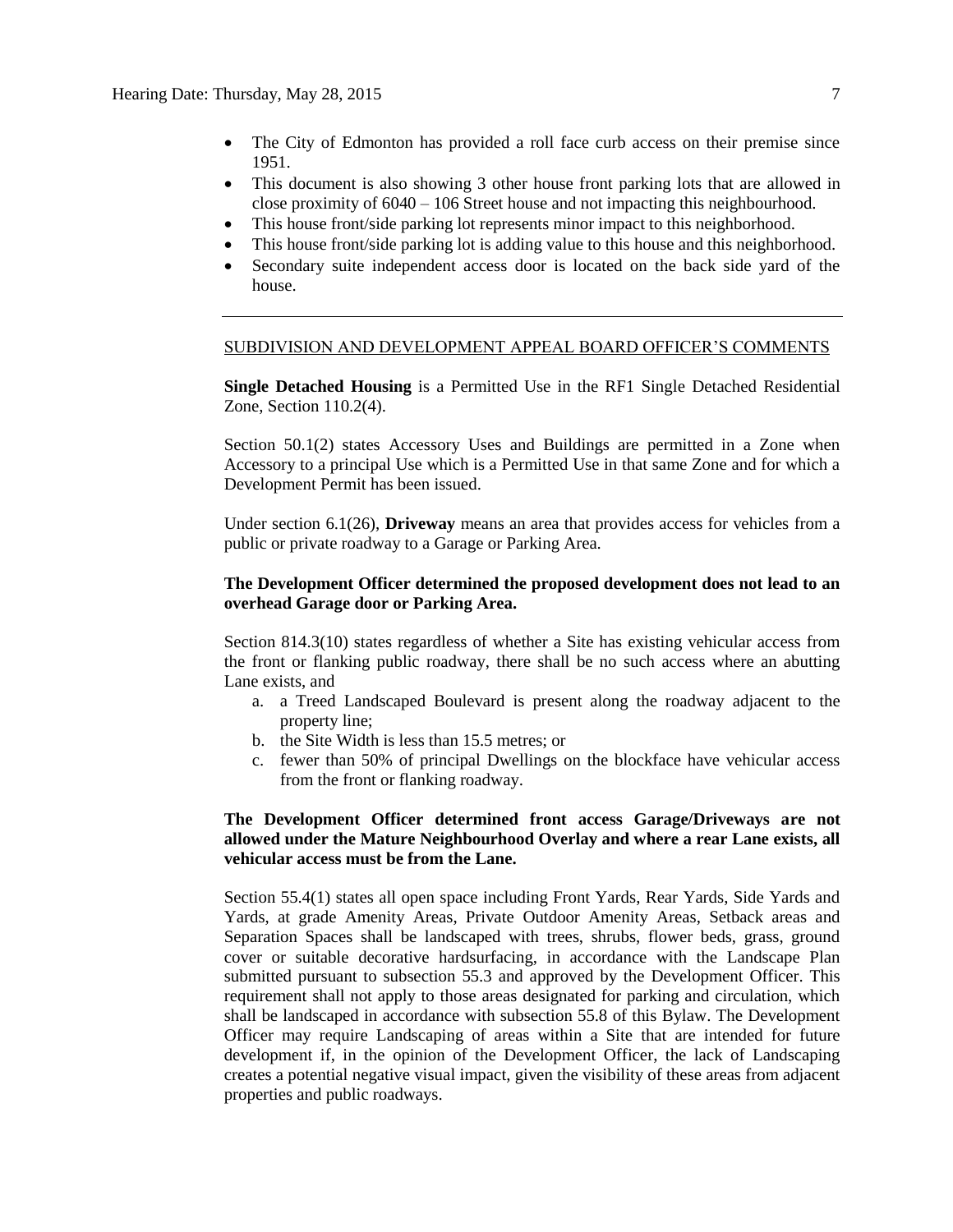#### **The Development Officer determined the Front Yard is being used for parking.**

Section 54.2(2)(e) states, except as otherwise provided for in this Bylaw, parking spaces, not including Driveways, that are required in accordance with the minimum standards of this Bylaw shall be located in accordance with the following:

- i. parking spaces shall not be located within a Front Yard; and
- ii. on a Corner Lot in a Residential Zone, parking spaces, in addition to complying with the other provisions of this Bylaw, shall not be located within the Side Yard abutting the flanking public roadway, other than a Lane. Where the amount of parking provided on a Corner Lot is in excess of the minimum requirements of this Bylaw, the Development Officer shall have the discretion to allow such additional spaces within a Side Yard flanking a public roadway, other than a Lane.

#### **The Development Officer determined the Front Yard is being used for parking.**

Section 11.3(1) states the Development Officer may approve, with or without conditions as a Class B Development, an application for development that does not comply with this Bylaw where the proposed development would not, in his opinion:

- a. unduly interfere with the amenities of the neighbourhood; or
- b. materially interfere with or affect the use, enjoyment or value of neighbouring properties.

#### **The Development Officer determined the parking spot on the Front Yard is unsightly, the Front Yard must be landscaped, and parking in the Front Yard takes away from desirable curb appeal.**

Section 44(6) states no Parking Area in any Zone shall be located within the Front Yard. This shall not prohibit the use of a Front Yard for Driveways.

#### **The Development Officer determined the parking on the Front Yard does not lead to a Garage or Parking Area and, therefore, is not a Driveway.**

Section 814.3(24) states when a Development Permit application is made and the Development Officer determines that the proposed development does not comply with the regulations contained in this Overlay:

- a. the applicant shall contact the affected parties, being each assessed owner of land wholly or partly located within a distance of [60.0](javascript:void(0);) m of the Site of the proposed development and the President of each affected Community League;
- b. the applicant shall outline, to the affected parties, any requested variances to the Overlay and solicit their comments on the application;
- c. the applicant shall document any opinions or concerns, expressed by the affected parties, and what modifications were made to address their concerns; and
- d. the applicant shall submit this documentation to the Development Officer no sooner than twenty-one calendar days after giving the information to all affected parties.

Under Section 6.1(39), **Front Yard** means the portion of a Site abutting the Front Lot Line extending across the full width of the Site, situated between the Front Lot Line and the nearest wall of the principal building, not including projections.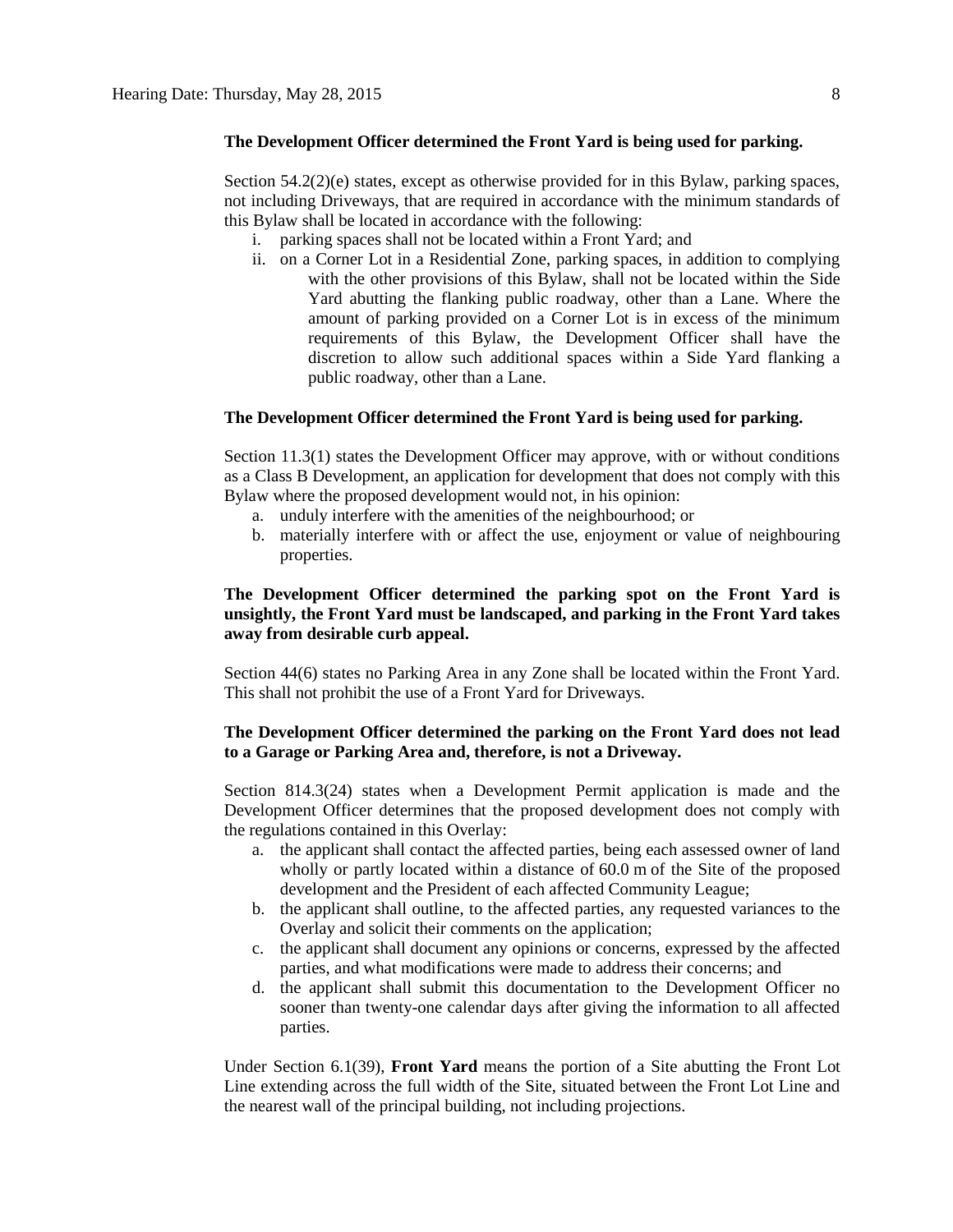

Under Section 6.1(55), **Landscaping** means the preservation or medication of the natural features of a Site through the placement or addition of any or a combination of the following:

- a. soft landscaping elements such as trees, shrubs, plants, lawns, and ornamental plantings;
- b. decorative hardsurfacing elements such as bricks, pavers, shale, crushed rock or other suitable materials, excluding monolithic concrete and asphalt, in the form of patios, walkways and paths; and
- c. architectural elements such as decorative fencing, walls, and sculpture.

Under Section 6.1(56), **Lane** means an alley as defined in the Traffic Safety Act.

Section 110.1 states the purpose of the RF1 Single Detached Residential Zone is to provide for Single Detached Housing while allowing other forms of small scale housing in the form of Secondary Suites, Semi-detached Housing and Duplex Housing under certain conditions.

Section 814.1 states the purpose of the Mature Neighbourhood Overlay is to ensure that new low density development in Edmonton's mature residential neighbourhoods is sensitive in scale to existing development, maintains the traditional character and pedestrian-friendly design of the streetscape, ensures privacy and sunlight penetration on adjacent properties and provides opportunity for discussion between applicants and neighbouring affected parties when a development proposes to vary the Overlay regulations.

Included in the Sustainable Development Department's POSSE system, under "Shared with SDAB", is a Memorandum dated April 14, 2015 from Karen Haromy, Senior Transportation Technician, Development Planning, Transportation Planning Branch which indicates that Transportation Services has reviewed the noted development application and has attached conditions and advisements if approved. **A copy of the Memorandum from Transportation Services is on file.**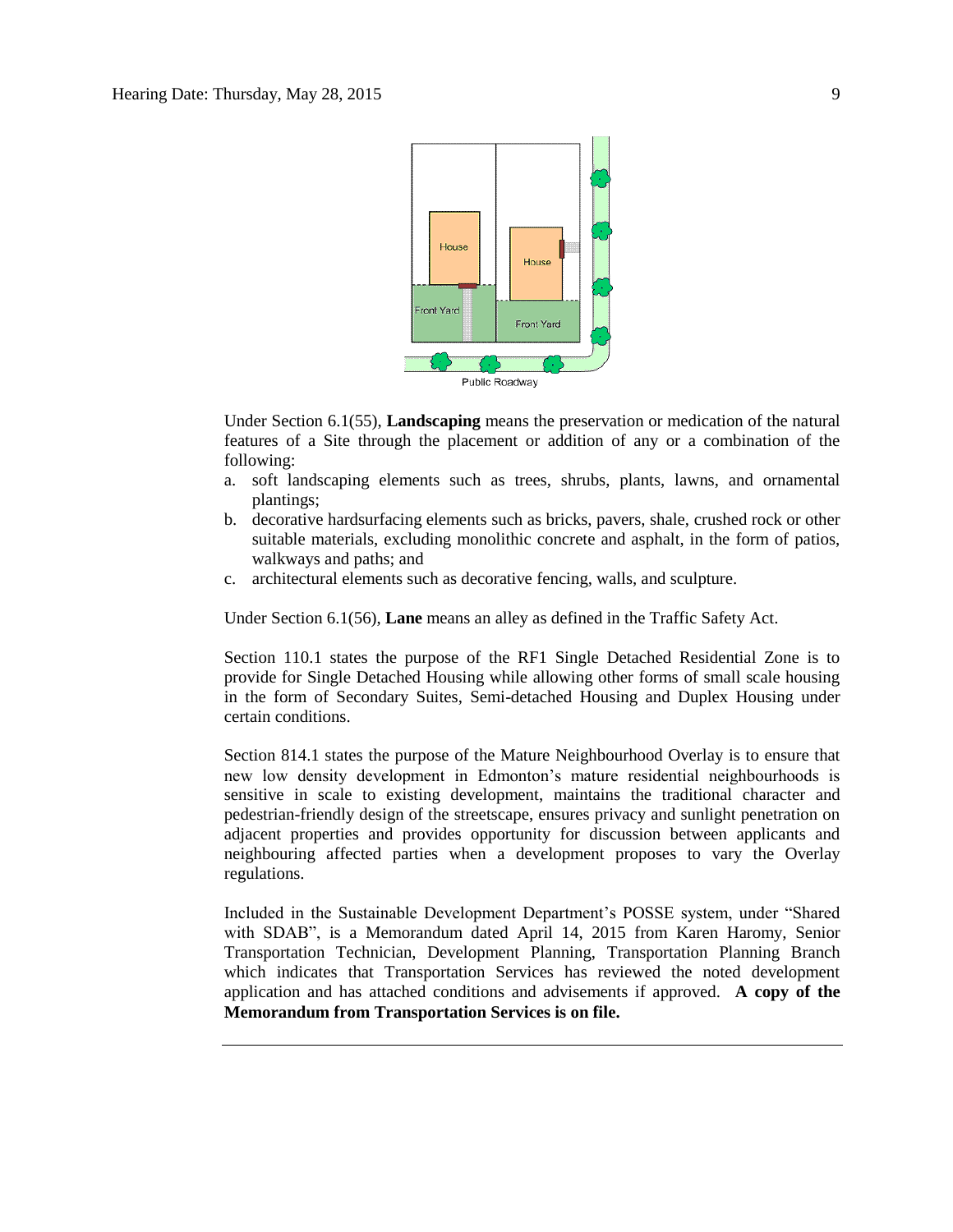#### NOTICE TO APPLICANT/APPELLANT

Provincial legislation requires that the Subdivision and Development Appeal Board issue its official decision in writing within fifteen days of the conclusion of the hearing. Bylaw No. 11136 requires that a verbal announcement of the Board's decision shall be made at the conclusion of the hearing of an appeal, but the verbal decision is not final nor binding on the Board until the decision has been given in writing in accordance with the Municipal Government Act.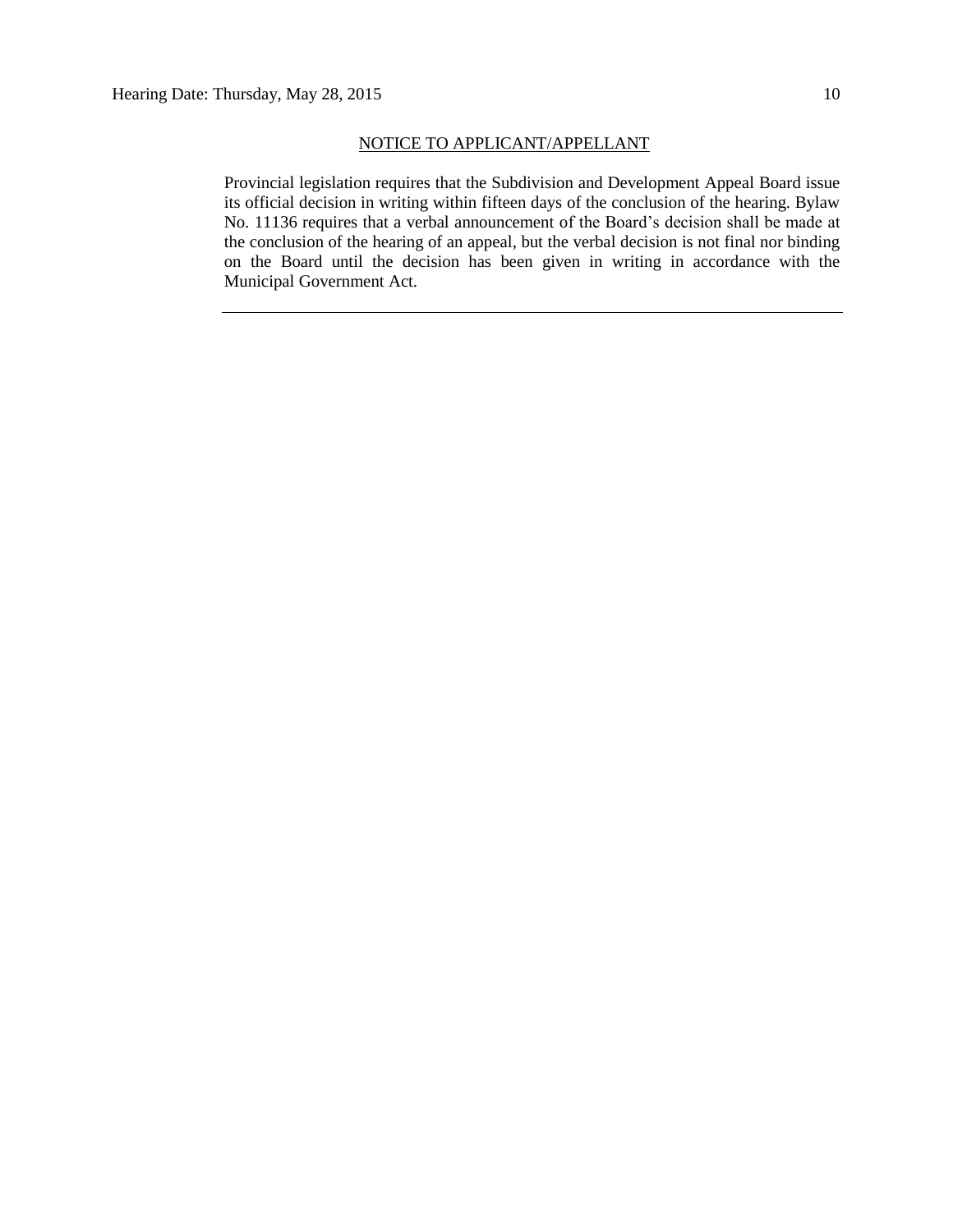

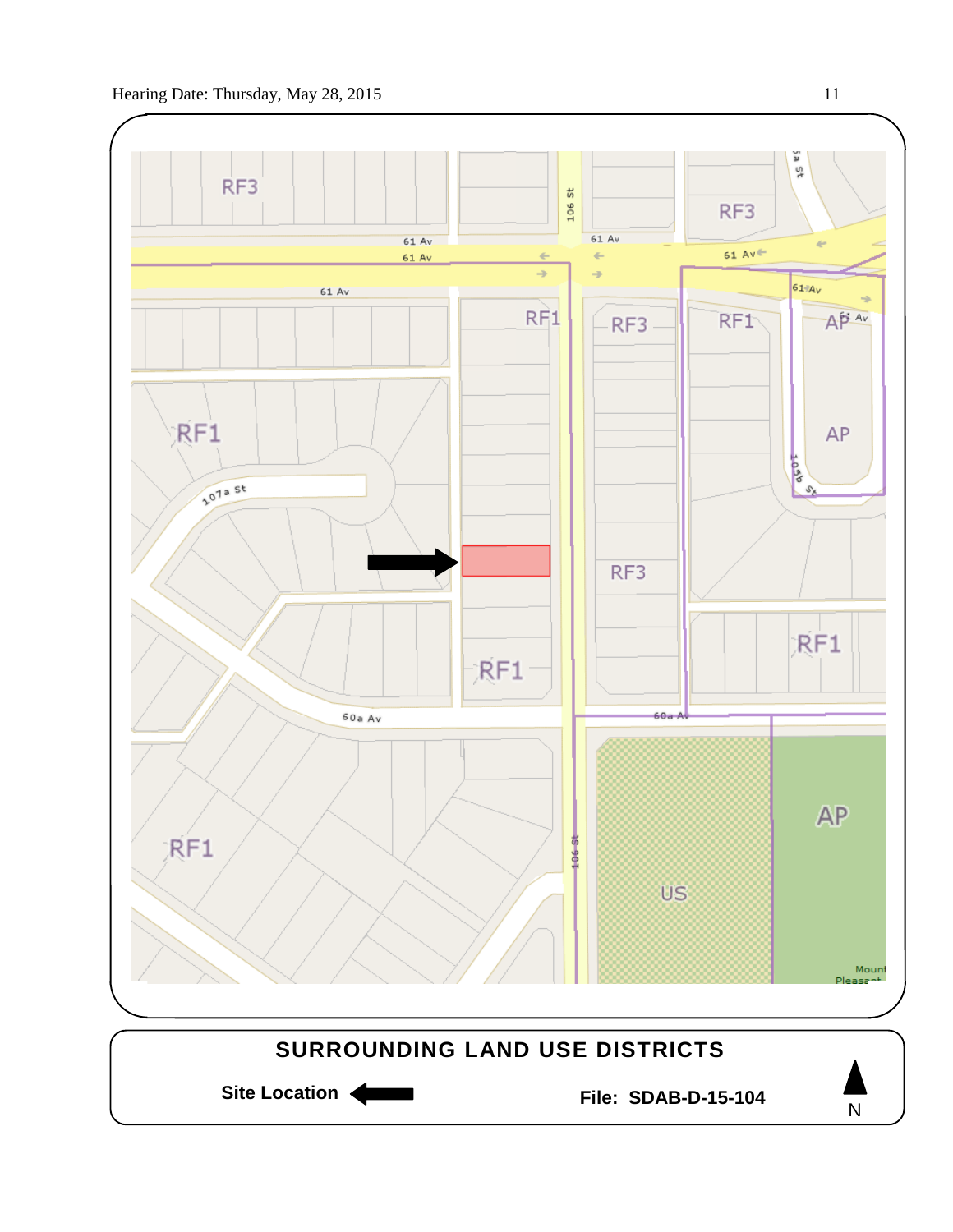## **ITEM II: 10:30 A.M. FILE: SDAB-D-15-105**

## AN APPEAL FROM THE DECISION OF THE DEVELOPMENT OFFICER

| <b>APPLICATION NO.:</b>                              | 154014087-002                                                                                                                                   |
|------------------------------------------------------|-------------------------------------------------------------------------------------------------------------------------------------------------|
| <b>APPLICATION TO:</b><br><b>DECISION OF THE</b>     | Construct exterior alterations (front<br>parking pad, $3.04m \times 9.75m$ to an<br>existing Single Detached House,<br>existing without permits |
| DEVELOPMENT AUTHORITY:                               | Refused                                                                                                                                         |
| <b>DECISION DATE:</b>                                | April 17, 2015                                                                                                                                  |
| <b>DATE OF APPEAL:</b>                               | April 30, 2015                                                                                                                                  |
| <b>MUNICIPAL DESCRIPTION</b><br>OF SUBJECT PROPERTY: | $16311 - 98$ Street NW                                                                                                                          |
| <b>LEGAL DESCRIPTION:</b>                            | Plan 7922524 Blk 28 Lot 89                                                                                                                      |
| ZONE:                                                | RF1 Single Detached Residential Zone                                                                                                            |
| <b>OVERLAY:</b>                                      | N/A                                                                                                                                             |
| STATUTORY PLAN:                                      | N/A                                                                                                                                             |
|                                                      |                                                                                                                                                 |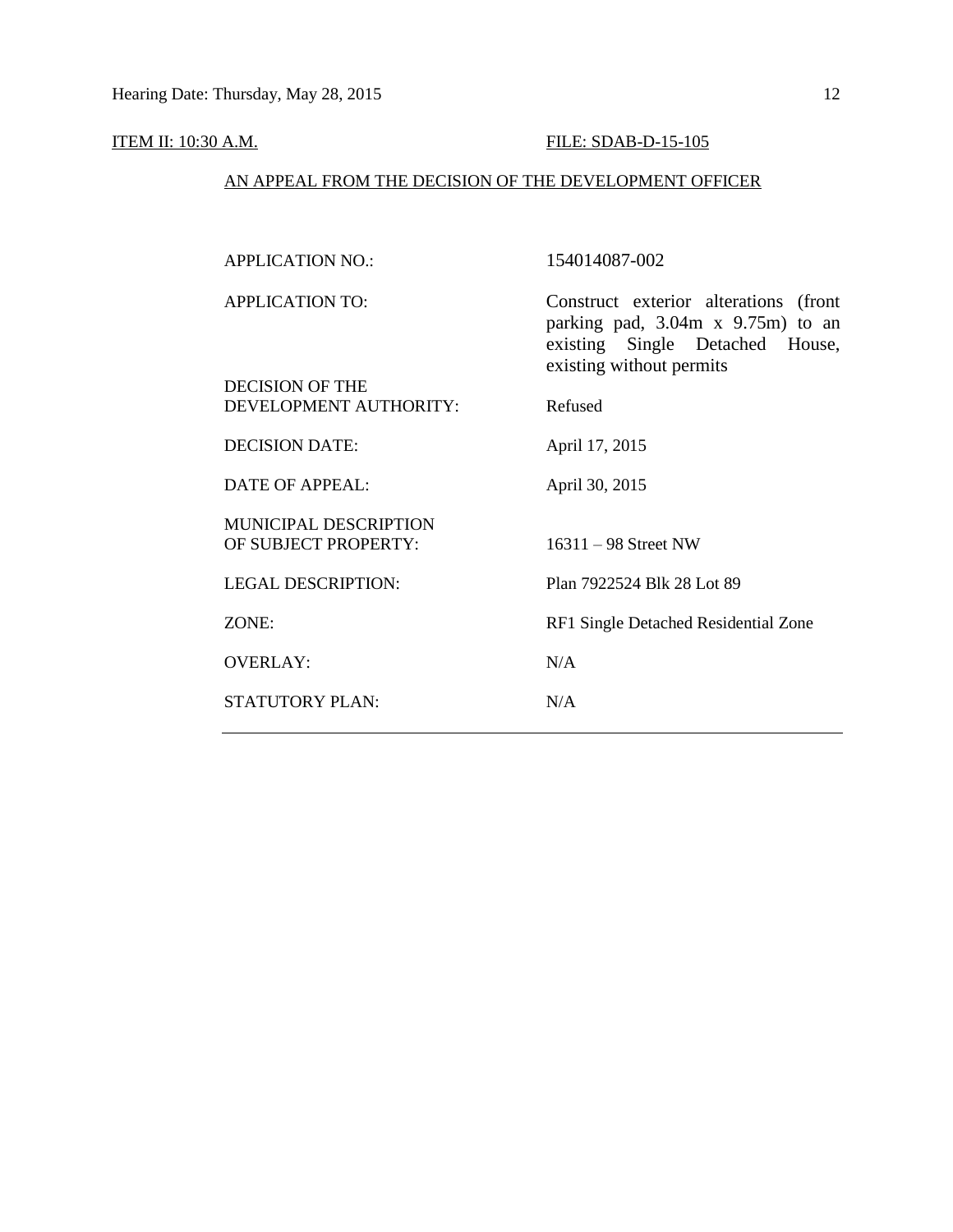#### DEVELOPMENT OFFICER'S DECISION

REFUSED - The proposed development is refused for the following reasons:

Section 54.1(4) The Front Yard of any at-grade Dwelling unit in any Residential Zone, or in the case of a corner Site, the Front Yard or the flanking Side Yard in any Residential Zone, may include a maximum of one Driveway.

The Driveway shall lead directly from the roadway to the required Garage or Parking Area.

Section 54.2(2)(e) Except as otherwise provided for in this Bylaw, parking spaces, not including Driveways, that are required in accordance with the minimum standards of this Bylaw shall be located in accordance with the following: i) parking spaces shall not be located within a Front Yard;

Section 45.(7) In the Front Yard of any Site in any Residential Zone, or in the case of a corner Site, in the Front Yard or the flanking Side Yard in any Residential Zone: a) vehicles shall not be located on the landscaped portion of the Yard; and

b) vehicles shall only be allowed on a Driveway or within an attached or detached Garage.

Section 44(6) A Parking Area when comprised of parking spaces required under this Bylaw, provided that no Parking Area in any Zone shall be located within the Front Yard. This shall not prohibit the use of a Front Yard for Driveways.

Section 45(3) No person shall keep, in the Front Yard in any Residential Zone, or in the case of a corner Site, in the Front Yard or the flanking Side Yard in any Residential Zone, any large Recreational Vehicle for any longer than is reasonably necessary to load or unload such vehicle.

#### APPELLANT'S SUBMISSION

During the careful consideration of the purchase of an RV March and April 2011, I James Smith contacted 311 city hotline and asked information about a parking pad for an RV as there was no back yard access. I was told at that time due to no rear access that I was allowed a parking pad and that there were guidelines to follow ie: could not encompass entire front yard, 2 meters off city side walk, hard surfacing, elevation change on neighbouring site. They pointed me in the right direction to look stuff up on the web site and soon found some more information such as could not be off of a busy street, patio stones were ok as long as the tires were on a hard surface.

I then spoke to my neighbours about pouring concrete as there was an elevation change which would require a curb to the side property and did not think patio stones in the front yard was appealing. I contacted a couple of contractors in April 2011 and chose the one with the best price and seemed to know what he was talking about as he informed me of everything that I had found on the web site and that I also had to go 3m in width and 9.75m in length to be compliant with 2m restriction from city property line. I asked the contractor (Next Level Concrete) about the permit required and he told me that they take care of everything. They contacted me a couple of weeks later and said that they were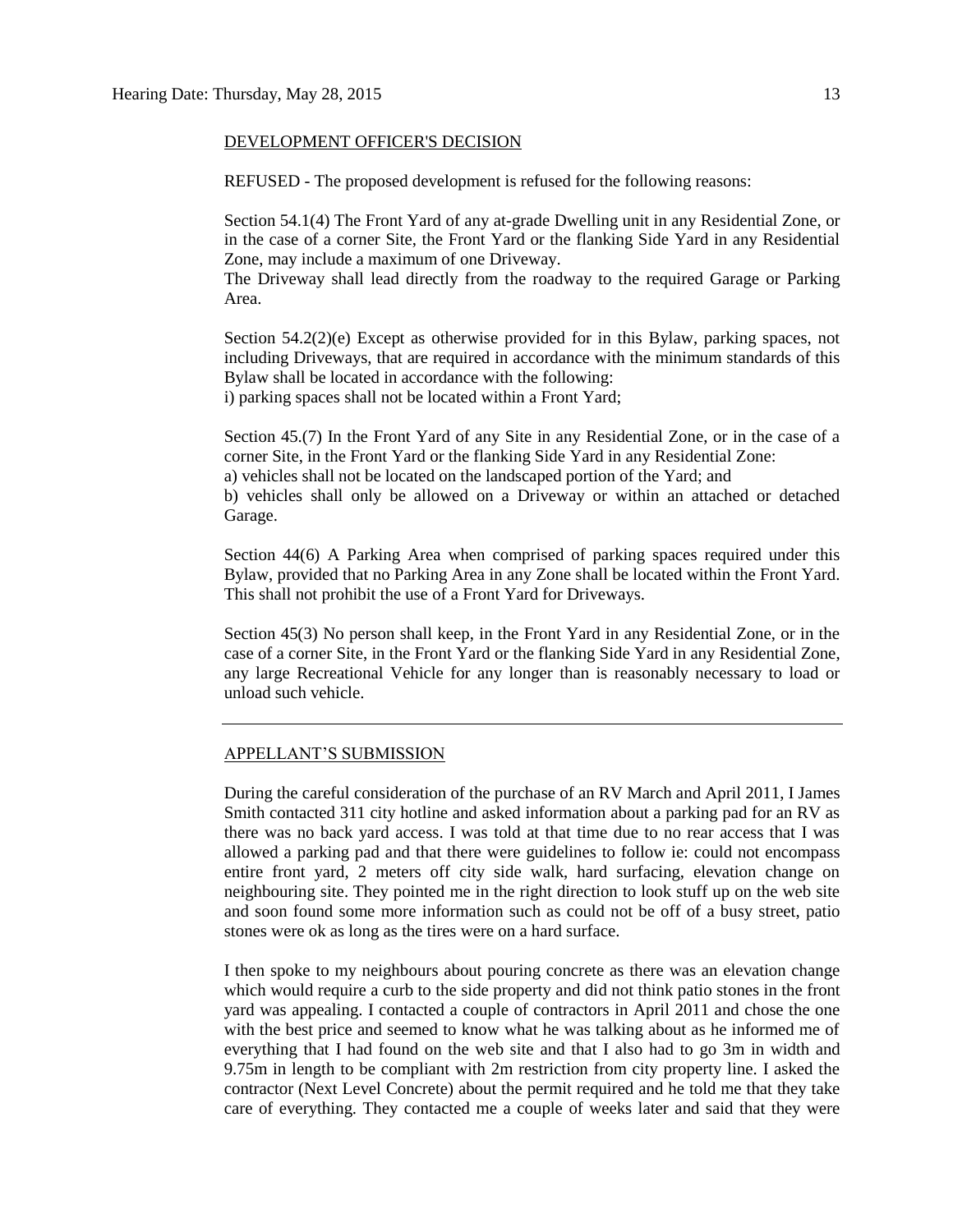ready to break ground and would require half payment up front and the remaining when the cribbing came down.

May 02, 2011 I had 2 bank drafts cut and left them with my wife as I work out of town, she gave them one when they started and one when they took the cribbing down. Almost 4 years went by without any complaints from neighbours or issues with the city until February 23, 2015 when I was notified by letter that an inspection of the above property revealed hard surfacing had been added to the site without a development permit. The letter stated that a development permit had to be in place by March 16, 2015. I immediately applied for the permit March 05, 2015 and received notice on April 17, 2015 that the permit was refused. Applied to the appeal board April 30, 2015.

We purchased our home July 2000 and have not made any significant changes that required a development permit so I have not had the opportunity to deal with the development office before. I was informed that the refusal was based on today's amended bylaws as of the date on the application and not as of bylaws in place in April, May of 2011. I have spoken to the adjacent properties within 60m of the location and they willingly signed a letter that they had no issues or concerns with the parking pad. I have researched many similar situations such as this and it appears that some bylaws have been changed over time and are difficult to comprehend. I believed at the time that I had done enough research and hired the right contractor to comply and construct the parking pad safely and efficiently. The parking pad 3.04m x 9.75m x 15cm thick 32mpa was a great expense with the elevation change. To have to remove it and replace landscaping and deal with the elevation changes again would be another great expense.

#### SUBDIVISION AND DEVELOPMENT APPEAL BOARD OFFICER'S COMMENTS

**Single Detached Housing** is a Permitted Use in the RF1 Single Detached Residential Zone, Section 110.2(4).

Section 50.1(2) states Accessory Uses and Buildings are permitted in a Zone when Accessory to a principal Use which is a Permitted Use in that same Zone and for which a Development Permit has been issued.

Section 54.1(4) states the Front Yard of any at-grade Dwelling unit in any Residential Zone, or in the case of a corner Site, the Front Yard or the flanking Side Yard in any Residential Zone, may include a maximum of one Driveway. The area hardsurfaced for a Driveway, not including the area used as a walkway, shall:

- a. a minimum width of 3.1 metres;
- b. for a Site 10.4 metres wide or greater, have a maximum width that shall be calculated as the product of 3.1 metres multiplied by the total number of adjacent side-by-side parking spaces contained within the Garage; and
- c. for a Site less than 10.4 metres wide, have a maximum width of 3.1 metres.

The Driveway shall lead directly from the roadway to the required Garage or Parking Area.

**The Development Officer determined the Driveway must lead directly from the roadway to the required Garage or Parking Area.**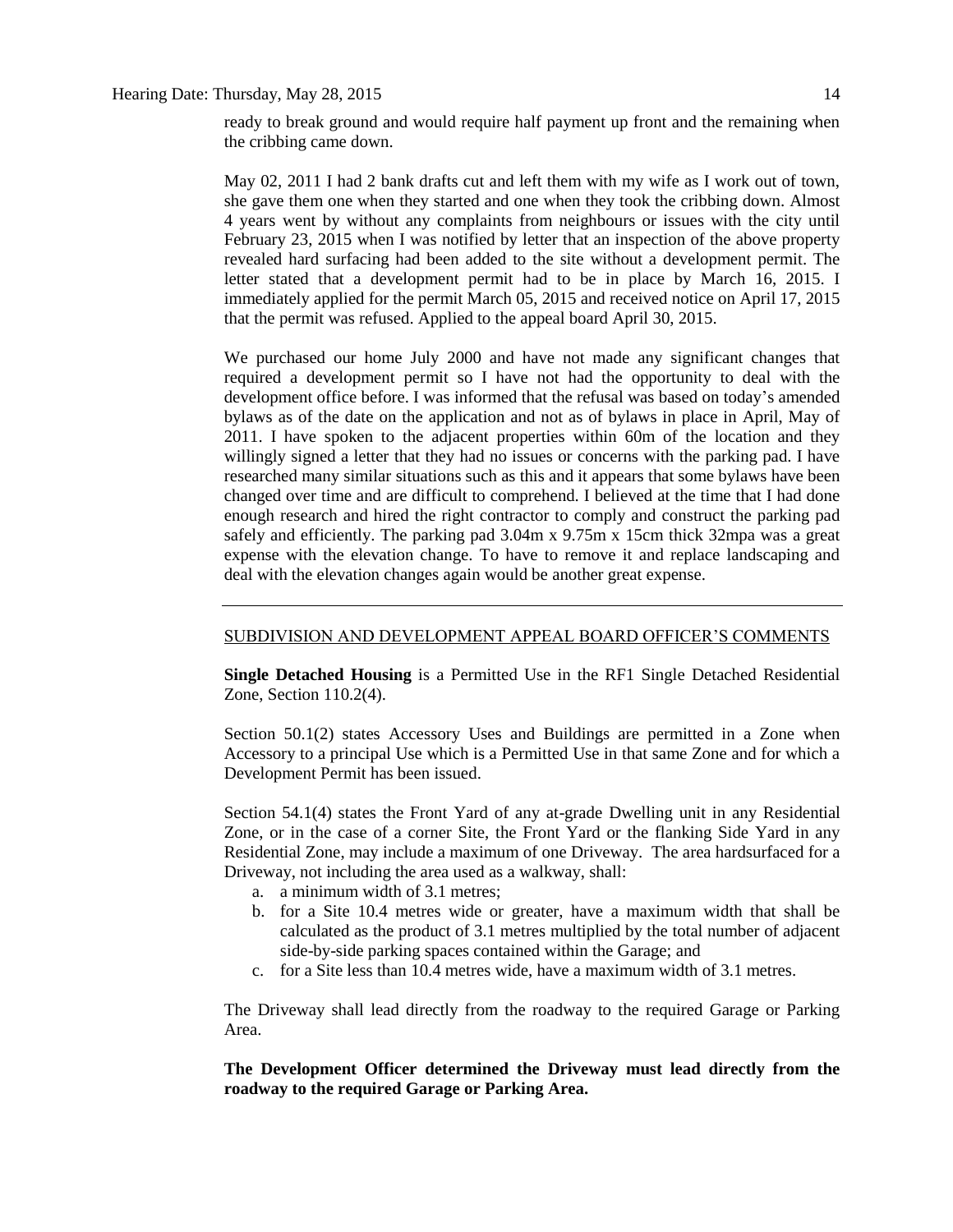Section 54.2(2)(e) states, except as otherwise provided for in this Bylaw, parking spaces, not including Driveways, that are required in accordance with the minimum standards of this Bylaw shall be located in accordance with the following:

- i. parking spaces shall not be located within a Front Yard; and
- ii. on a Corner Lot in a Residential Zone, parking spaces, in addition to complying with the other provisions of this Bylaw, shall not be located within the Side Yard abutting the flanking public roadway, other than a Lane. Where the amount of parking provided on a Corner Lot is in excess of the minimum requirements of this Bylaw, the Development Officer shall have the discretion to allow such additional spaces within a Side Yard flanking a public roadway, other than a Lane.

#### **The Development Officer determined the parking spaces shall not be located within a Front Yard.**

Section 45(7) states in the Front Yard of any Site in any Residential Zone, or in the case of a corner Site, in the Front Yard or the flanking Side Yard in any Residential Zone:

- a. vehicles shall not be located on the landscaped portion of the Yard; and
- b. vehicles shall only be allowed on a Driveway or within an attached or detached Garage.

#### **The Development Officer determined vehicles shall not be located on the landscaped portion of the Front Yard and shall only be allowed on a Driveway or within an attached or detached Garage.**

Section 44(6) states no Parking Area in any Zone shall be located within the Front Yard. This shall not prohibit the use of a Front Yard for Driveways.

#### **The Development Officer determined the parking on the Front Yard does not lead to a Garage or Parking Area and, therefore, is not a Driveway.**

Section 45(3) states no person shall keep, in the Front Yard in any Residential Zone, or in the case of a corner Site, in the Front Yard or the flanking Side Yard in any Residential Zone, any large Recreational Vehicle for any longer than is reasonably necessary to load or unload such vehicle.

#### **The Development Officer determined parking a large Recreational Vehicle in the Front Yard is limited to loading or unloading.**

Under section 6.1(26), **Driveway** means an area that provides access for vehicles from a public or private roadway to a Garage or Parking Area.

Under Section 6.1(69), **Parking Area** means an area that is used for the parking of vehicles. A Parking Area is comprised of one or more parking spaces, and includes a parking pad, but does not include a Driveway.

Under Section 6.1(39), **Front Yard** means the portion of a Site abutting the Front Lot Line extending across the full width of the Site, situated between the Front Lot Line and the nearest wall of the principal building, not including projections.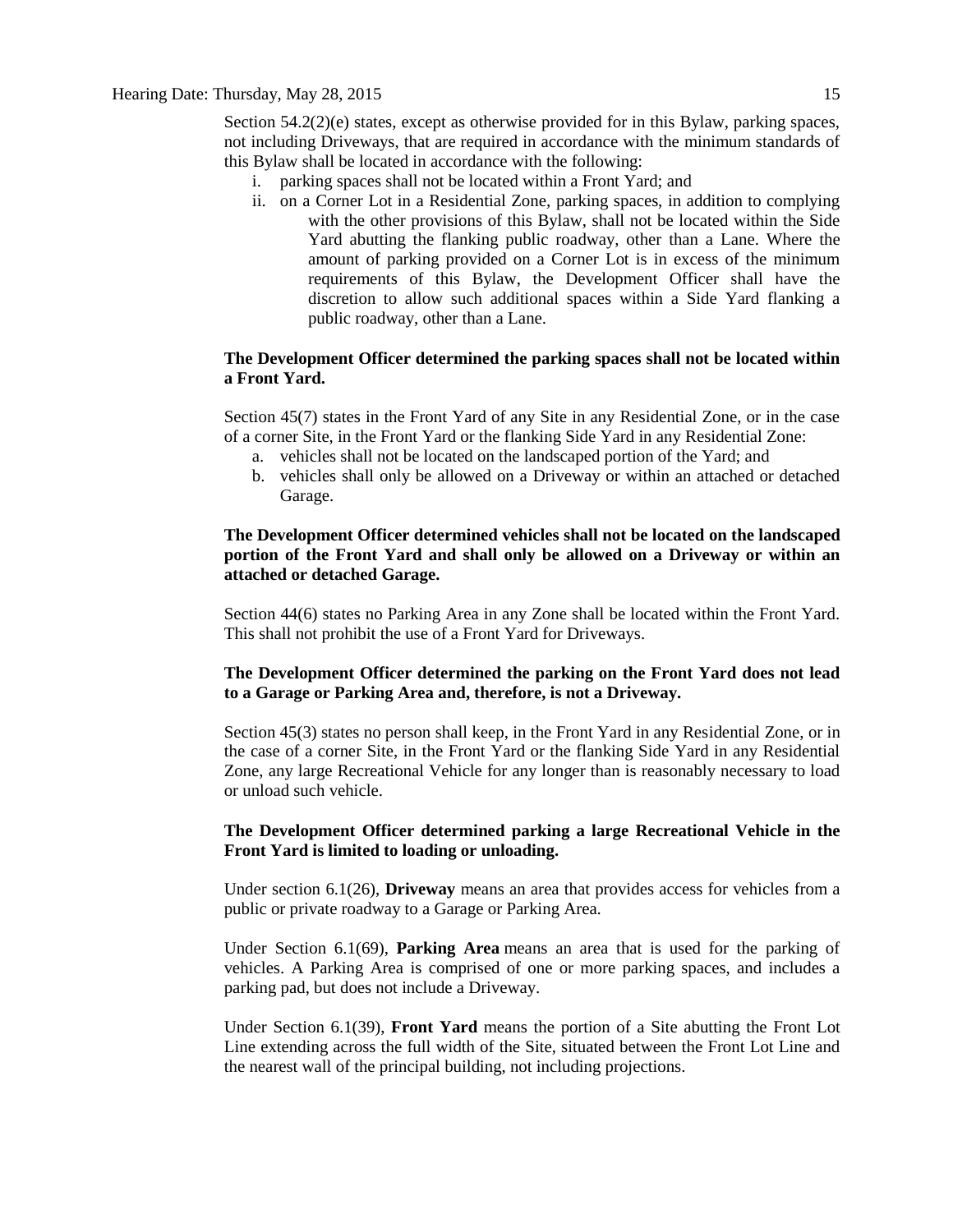

Under Section 6.1(55), **Landscaping** means the preservation or medication of the natural features of a Site through the placement or addition of any or a combination of the following:

- a. soft landscaping elements such as trees, shrubs, plants, lawns, and ornamental plantings;
- b. decorative hardsurfacing elements such as bricks, pavers, shale, crushed rock or other suitable materials, excluding monolithic concrete and asphalt, in the form of patios, walkways and paths; and
- c. architectural elements such as decorative fencing, walls, and sculpture.

Under Section 6.1(56), **Lane** means an alley as defined in the Traffic Safety Act.

Section 110.1 states the purpose of the RF1 Single Detached Residential Zone is to provide for Single Detached Housing while allowing other forms of small scale housing in the form of Secondary Suites, Semi-detached Housing and Duplex Housing under certain conditions.

#### NOTICE TO APPLICANT/APPELLANT

Provincial legislation requires that the Subdivision and Development Appeal Board issue its official decision in writing within fifteen days of the conclusion of the hearing. Bylaw No. 11136 requires that a verbal announcement of the Board's decision shall be made at the conclusion of the hearing of an appeal, but the verbal decision is not final nor binding on the Board until the decision has been given in writing in accordance with the Municipal Government Act.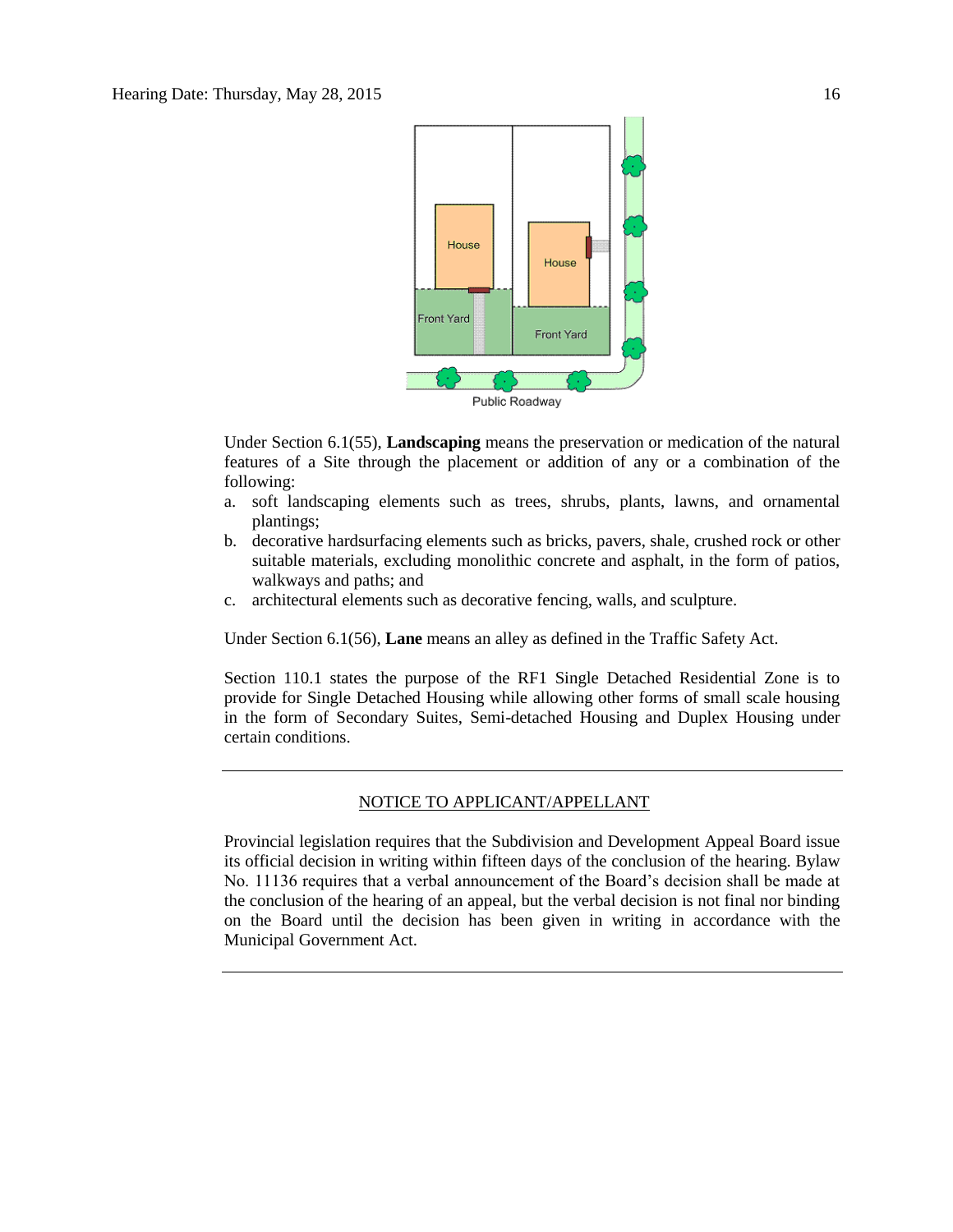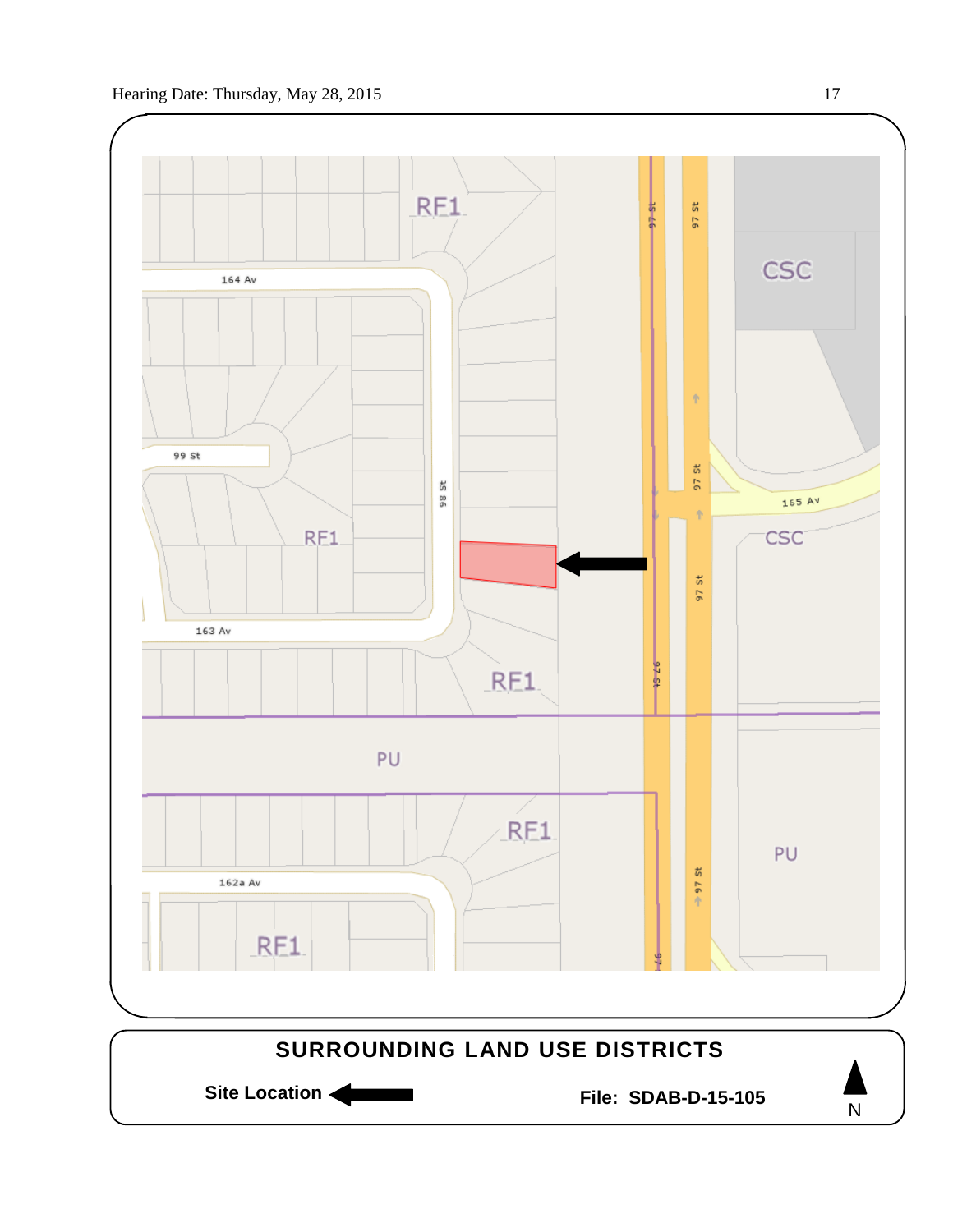## ITEM III: 12:45 P.M. FILE: SDAB-D-15-106

### AN APPEAL FROM THE DECISION OF THE DEVELOPMENT OFFICER

| <b>APPLICATION NO.:</b>                              | 169912743-001                                                                                          |
|------------------------------------------------------|--------------------------------------------------------------------------------------------------------|
| <b>APPLICATION TO:</b>                               | Construct an addition to a Single<br>Detached House (sunroom 3.6m x<br>7.1m, existing without permits) |
| DECISION OF THE<br>DEVELOPMENT AUTHORITY:            | Refused                                                                                                |
| <b>DECISION DATE:</b>                                | April 30, 2015                                                                                         |
| <b>DATE OF APPEAL:</b>                               | May 3, 2015                                                                                            |
| <b>MUNICIPAL DESCRIPTION</b><br>OF SUBJECT PROPERTY: | $15438 - 98$ Street NW                                                                                 |
| <b>LEGAL DESCRIPTION:</b>                            | Plan 7821797 Blk 63 Lot 1                                                                              |
| ZONE:                                                | RF1 Single Detached Residential Zone                                                                   |
| <b>OVERLAY:</b>                                      | N/A                                                                                                    |
| <b>STATUTORY PLAN:</b>                               | N/A                                                                                                    |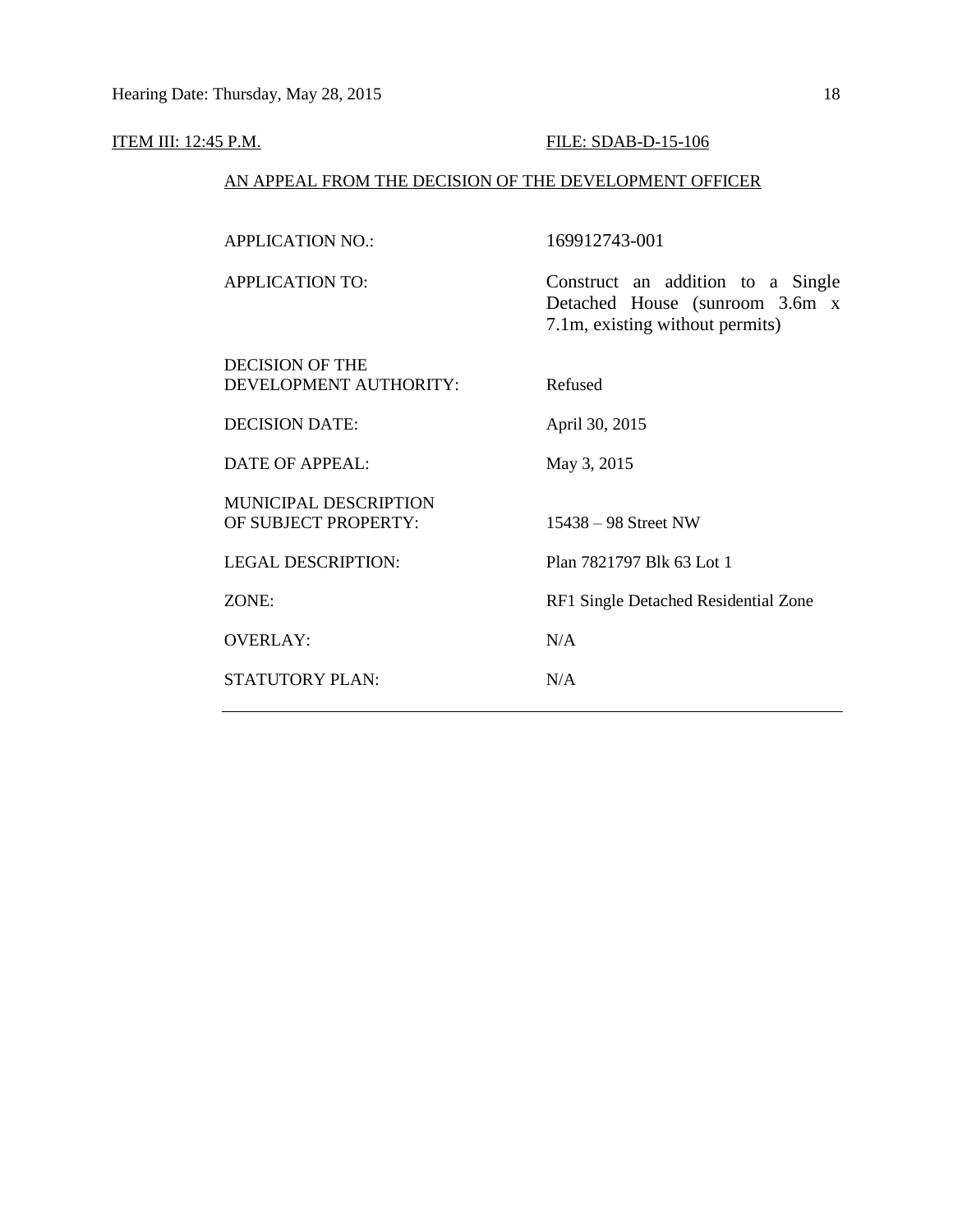#### DEVELOPMENT OFFICER'S DECISION

REFUSED - The proposed development is refused for the following reasons:

1. Section 110.3(7) - Maximum Total Site Coverage  $= 40\%$ Proposed: 42.07% Exceeds by 2.07% or 13.37 sq m

2. Section 110.3(9) - Minimum Rear Setback shall be 4.5 m Proposed: 1.33 m Deficient by: 3.17 m

Note: Unless otherwise stated, all above references to "section numbers" refer to the authority under the Edmonton Zoning Bylaw 12800.

#### Advisement:

The development encroaches 1.11 m onto Utility Right of Way Plan 7821798. According to the instrument (No. 782135911) "The Grantor will not without the prior written consent of the Grantee excavate, drill, install, erect or permit to be excavated, drilled, installed or erected over, under or through the said right-of-way any pit, foundation, pavement, building or other structure or installation, but otherwise the Grantor shall have the right fully to use and enjoy the said right-of-way except as the same may be necessary for the purposes herein granted to the Grantee".

Should the development be approved by the Subdivision and Development Appeal Board, a condition should be imposed stating that the applicant must enter into an Encroachment Agreement with the City for the encroachment onto the Utility Right of Way.

#### APPELLANT'S SUBMISSION

- 1. This appeal is made for consideration and reasonable variance in the context of the facility provided.
- 2. The site coverage area calculations alluded to, include eaves projections and is therefore not a true reflection of the site coverage.
- 3. The allowable site coverage for a single detached house on a site less than 300m2 is 42% which infers possible overcrowding of its outdoor spaces. This property is over twice that area and the sunroom is located where it is least likely to cause overcrowding on the lot and in proximity to its neighbours, at the same time providing necessary sun exposure for the elderly owners throughout the year.
- 4. The south facing wall is 52' 6" away from the adjacent neighbour's nearest impact wall and is separated by a 7' 0" high fence on the dividing lot line impacted by the rear setback requirement.
- 5. The ruling received makes incorrect reference to Plan 7821798 for Utility Right of Way inferences. This lot Plan # is 7821797.
- 6. The sunroom location does not impact any of the immediate adjacent neighbours negatively.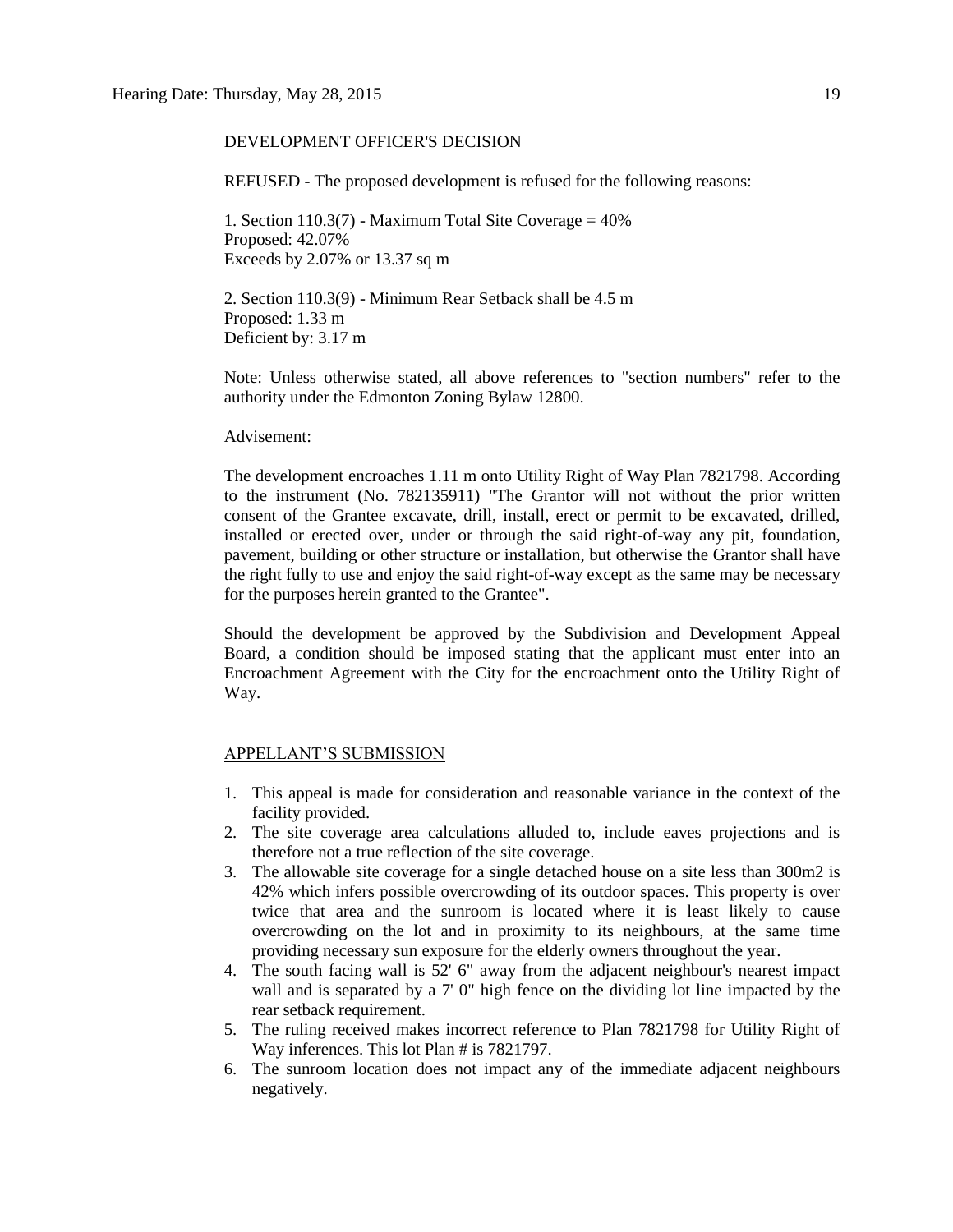- 7. The materials and finishes employed are of a high standard that add value and ambience to the related property.
- 8. The sunroom location provides vital sun exposure throughout the year, which is instrumental to the health of the owners, and was the original reason for its erection.
- 9. The owners are 84 and 89 years old and this permitting oversight, dating back to the time of erection, has recently provided untold monetary and mental stress and anxiety.
- 10. Whereas ignorance is not a mitigating circumstance, the owner lacked the knowledge to understand the relevance of permitting requirements for what was his perspective as a case of replacing the open deck with a sunroom that could be used throughout the year.
- 11. The sunroom addition has been in its present location for the last 10 years or more, which lends to the idea that possible vindictive negativity may be the source of this corrective action requirement.
- 12. A meeting with the development officer responsible proved fruitless as it became a defence of his ruling rather than approaching the problem with a mature managerial perspective that only comes with experience.

#### SUBDIVISION AND DEVELOPMENT APPEAL BOARD OFFICER'S COMMENTS

**Single Detached Housing** is a Permitted Use in the RF1 Single Detached Residential Zone, Section 110.2(4).

Under Section 7.2(9), **Single Detached Housing** means development consisting of a building containing only one Dwelling, which is separate from any other Dwelling or building. Where a Secondary Suite is a Permitted or Discretionary Use Class in a Zone, a building which contains Single Detached Housing may also contain a Secondary Suite. This Use Class includes Mobile Homes which conform to [Section 78](http://webdocs.edmonton.ca/InfraPlan/zoningbylaw/ZoningBylaw/Part1/Special_Land/78__Mobile_Homes.htm) of this Bylaw.

The submitted Site Plan shows that the subject site has a Site Width of 18.70 metres and a Site depth of 35.08 metres. The Single Detached House with the proposed sunroom addition is located 6.12 metres from the (north) Front Lot Line, 4.92 metres from the (east) flanking Side Lot Line, 2.74 metres from the (west) Side Lot Line, and 1.36 metres from the (south) Rear Lot Line.

Section 110.4(7)(a) states the maximum total Site Coverage for Single Detached Housing on a Site greater than 300 square metres is 40 percent.

### **The Development Officer determined the maximum total Site Coverage is 40 percent (258.44 square metres). The proposed development provides Site Coverage of 42.07 percent (271.81 square metres), which is in excess of the maximum by 2.07 percent or 13.37 square metres.**

Section 110.4(9) states the minimum Rear Setback shall be 7.5 metres, except on a Corner Site, where a primary Dwelling with an attached Garage faces the flanking public roadway, it may be reduced to 4.5 metres.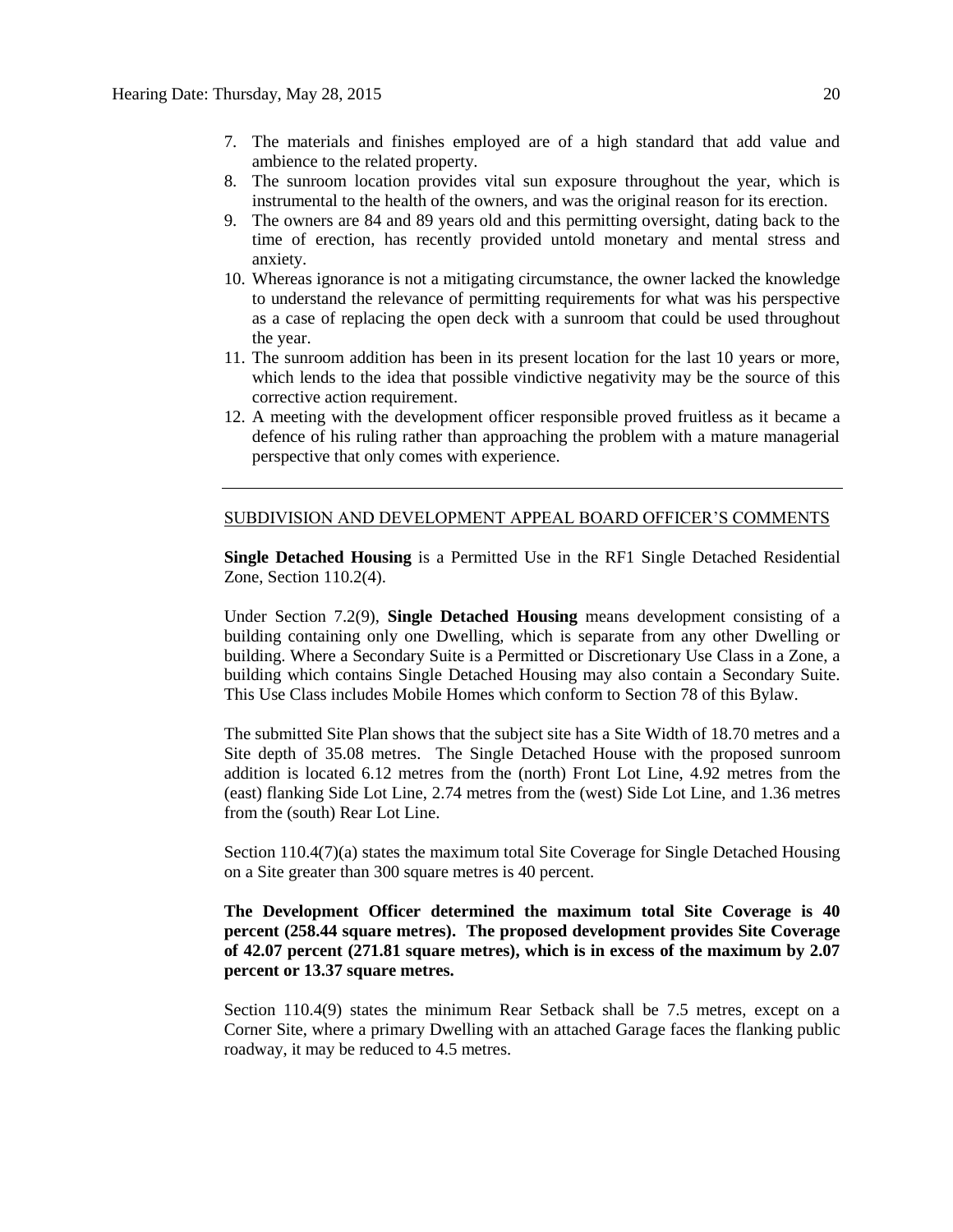**The Development Officer determined the minimum required Rear Setback is 4.5 metres. The proposed development provides a Rear Setback of 1.33 metres, which is deficient by 3.17 metres.**

Under Section 6.1(93), **Site Coverage** means the total horizontal area of all buildings or structures on a Site which are located at or higher than [1.0](javascript:void(0);) m above grade, including Accessory Buildings or Structures, calculated by perpendicular projection onto a horizontal plane from one point located at an infinite distance above all buildings and structures on the Site. This definition shall not include:

- a. steps, eaves, cornices, and similar projections;
- b. driveways, aisles and parking lots unless they are part or a Parking Garage which extends 1.0 metres or more above grade; or
- c. unenclosed inner and outer courts, terraces and patios where these are less than 1.0 metres above grade.

Under Section 6.1(82), **Rear Setback** means the distance that a development or a specified portion of it, must be set back from a Rear Lot Line. A Rear Setback is not a Rear Yard, Amenity Space or Separation Space.



Under Section 6.1(19), **Corner Site** means an area of land consisting of one or more adjacent Lots where at least one Lot is:

- a. located at the intersection of two public roadways, other than Lanes; or
- b. abuts a public roadway, other than a Lane, which changes direction at any point where it abuts the Site;

provided that in both cases the Site shall not be considered a Corner Site where the contained angle formed by the intersection or change of direction is an angle of more than 135 degrees. In the case of a curved corner, the angle shall be determined by the lines tangent to the property line abutting the public roadways, provided the roadway is not a Lane, at the point which is the extremity of that property line. In the case of a curved corner, the point which is the actual corner of the Site shall be that point on the property line abutting the public roadway, provided the roadway is not a Lane, which is nearest to the point of intersection of the tangent lines.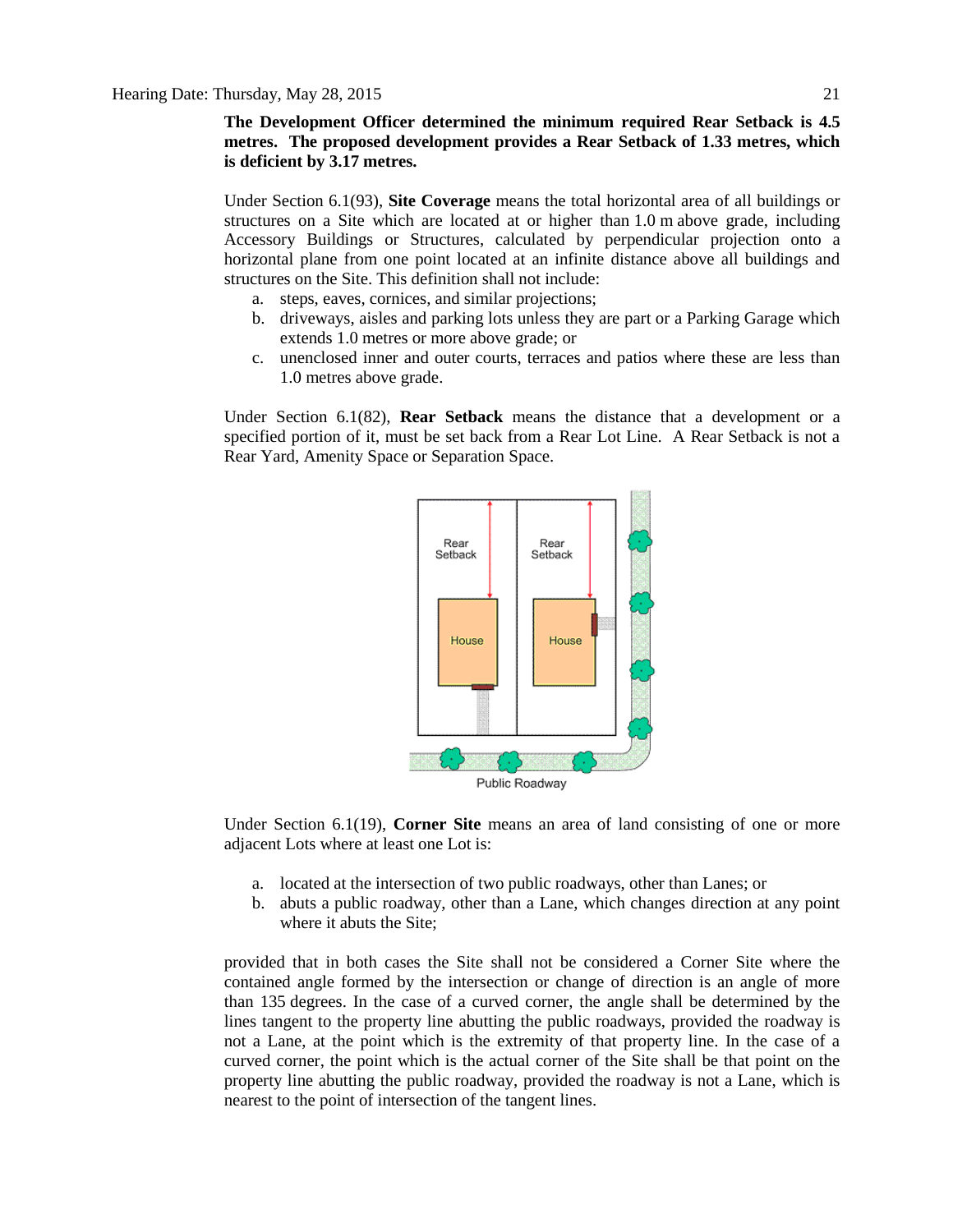

Section 110.1 states the purpose of the RF1 Single Detached Residential Zone is to provide for Single Detached Housing while allowing other forms of small scale housing in the form of Secondary Suites, Semi-detached Housing and Duplex Housing under certain conditions.

### NOTICE TO APPLICANT/APPELLANT

Provincial legislation requires that the Subdivision and Development Appeal Board issue its official decision in writing within fifteen days of the conclusion of the hearing. Bylaw No. 11136 requires that a verbal announcement of the Board's decision shall be made at the conclusion of the hearing of an appeal, but the verbal decision is not final nor binding on the Board until the decision has been given in writing in accordance with the Municipal Government Act.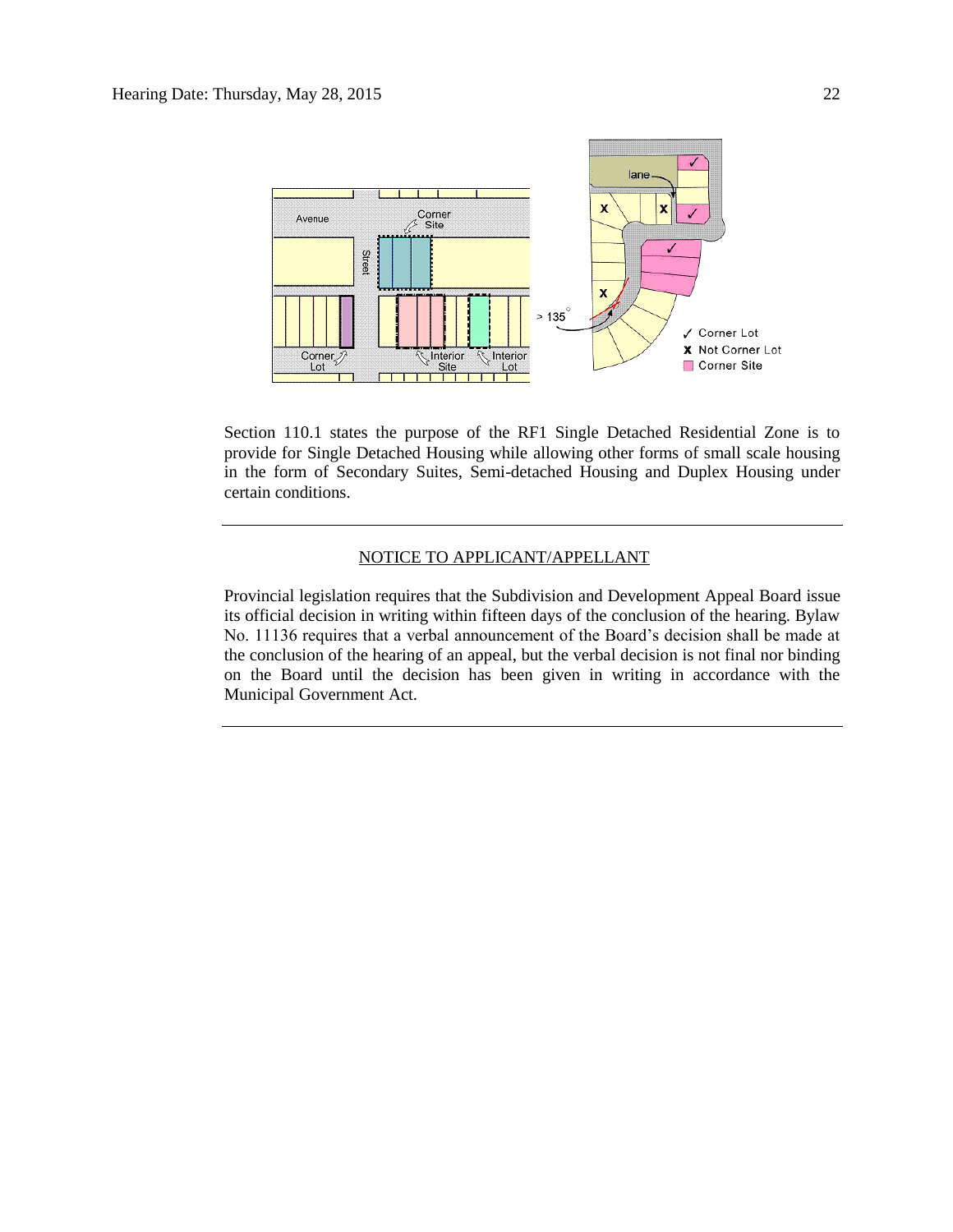